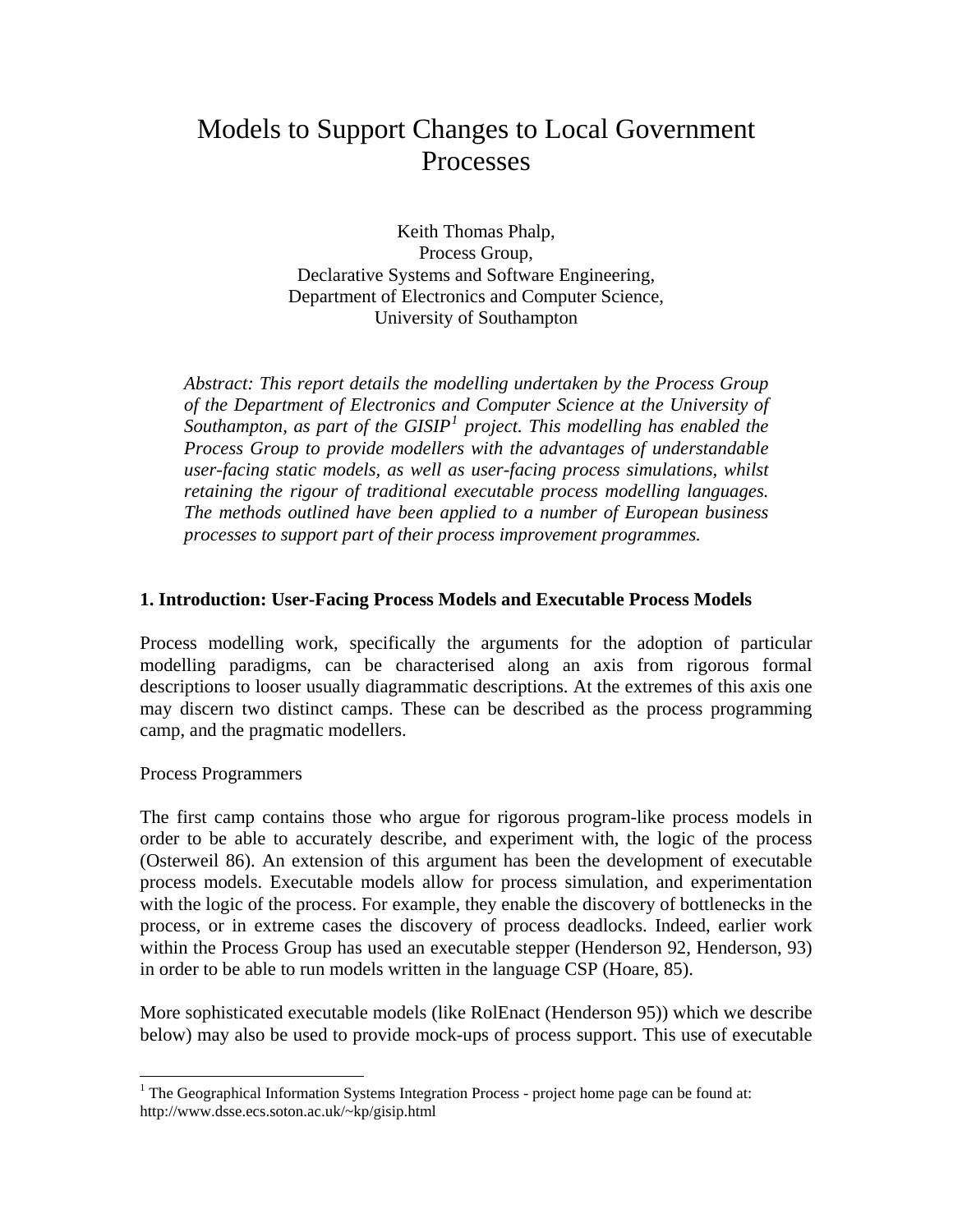models as a step towards providing computer-based process support is becoming an increasingly important aspect of process modelling. Allied with the use of other enabling technology, such as GIS, (on which the process examples in this report are based) such process support for IT enabled change is becoming increasingly common.

#### Pragmatic Modellers

The opposite view might be considered that of the pragmatists (Phalp and Shepperd 94), who argue that it is more important for modelling notations to be understandable than rigorous. Typically, graphical models have been used to describe processes, so that users can more easily understand the models. Indeed, much process modelling in practice has so far taken such an approach (Phalp, 95).

#### A Combination Approach

Both of the approaches outlined above have their limitations. Notably, the pragmatic approach leads to the production of models based on looser semantics which therefore contain more ambiguity, and thus rely upon the naming rules and other heuristics to convey their meaning clearly. However, the more rigorous models usually rely on highly mathematical or program-like notations, which thus means that it is difficult to present them to users, and hence, validate that they are representative of the process under scrutiny.

Ideally one would wish to have an understandable graphical notation which had clear semantics underpinning it. In addition, one would still wish to have a notation which was executable so that process models could be run, in order to simulate the process, and experiment with process behaviour. One approach, which has been taken within the Process Group is to map commonly used user-facing process modelling notations to more rigorous notations; for example mapping a core subset of Role Activity Diagrams (RADs) to CSP communications Sequential Processes (Abeysinghe and Phalp 95). However, though this approach allows the user to have understandable models, and the modellers to be able to experiment with process simulations, this is only a partial solution to the problem.

## **2. Process Modelling: Aims of the Work**

The aim of the work described in this report was to be able to have not only understandable notations for process elicitation and validation, but also to have executable process models which are suitable for presentation to users. That is, the work aims:

- To initially describe processes using a notation which users understand.
- To be able to experiment with processes using an executable notation.
- To be able to present static understandable models of the process solution to users.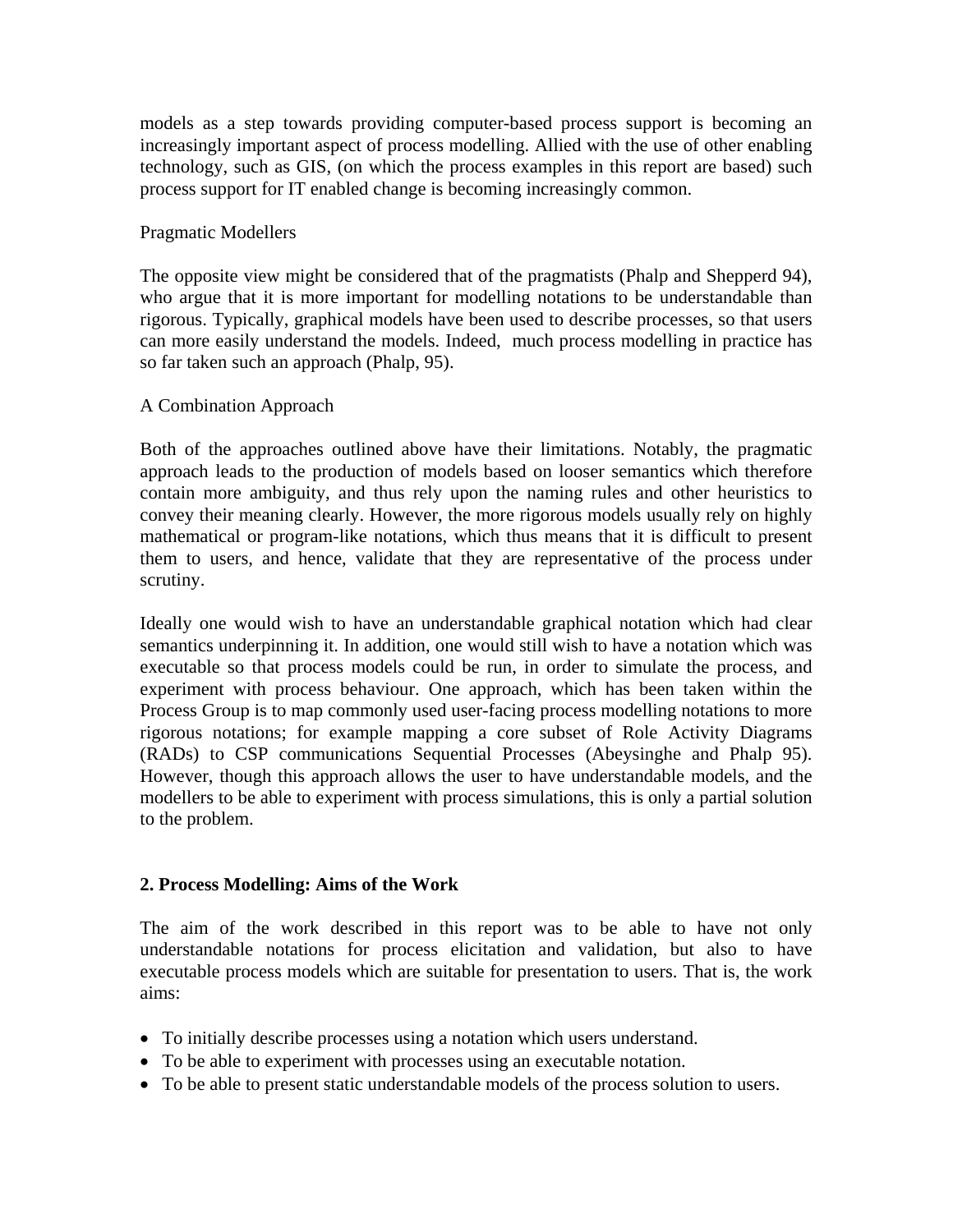- To use a structuring notation (Process Oriented Systems Design (POSD) (Henderson and Pratten 95)) which simplifies the presentation of complex models into a more understandable hierarchical model.
- To be able to present executable models of processes to users, which they can understand, and with which they can experiment with the logic of the process.
- To be able to map between models.
- To be able to go through this process quickly enough to be able to provide feedback to users when they need it.
- To have a method which links these models into a unifying structure.
- To try out our methods on real business processes.

This report describes work which meets the above criteria, and presents examples of the application of these methods to Local Authority Business processes, in The UK and Denmark, as part of a European Commission funded collaborative project GISIP (Geographical Information Systems Integration Project - (GISIP, 95)). Four examples of the work, spanning three local authorities are presented. Between them these examples show how each modelling phase complements the other, and how this forms a coherent picture of a business process. However, the core aspect of the work, the production of a coherent set of graphical and executable process models, which are not only rigorous, but also presentable to non-technical users, is described by the first - somewhat longer example process.

Modelling Methods in Place



Modelling Phases and their Relationships

This report briefly describes five modelling descriptions which we have used in order to meet the criteria expressed in the previous section. Of these descriptions, three notations (POSD), PWB Standard (ICL, 95), and the PWB Professional (ICL, 95) notation used are what might be commonly considered graphical modelling notations. RolEnact (Henderson, 95) is basically a process program, which can be executed on a computer in order to run process simulations. MBaSS, provides a more understandable interface to RolEnact models, by providing a slide show interface which is controlled by the underlying RolEnact process model.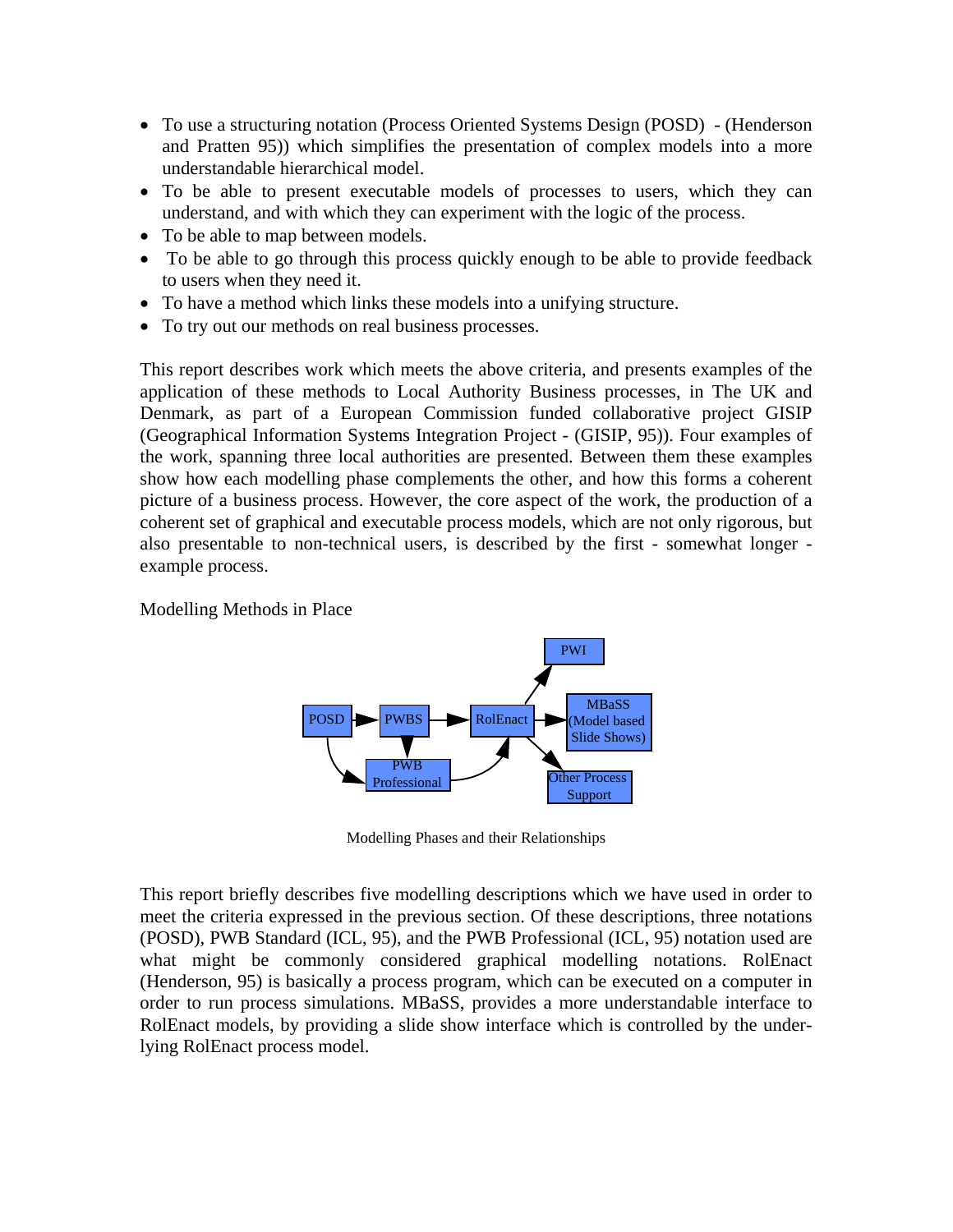# **3. Notations and Their Place in the Modelling Method**

A brief description of each notation, and its use in the method now follows. This is intended only to give a flavour of the notation.

Although elements of the notation will be further described in presenting examples, it should be noted that it is not the purpose of this report to provide an introduction to these notations, and the reader will be referred to more exhaustive introductions where they are available.

POSD is a notation with single primitive (a behaviour) which can be decomposed into processes, objects, roles, and so on. Where behaviours touch this implies that they have some shared behaviour, typically an interaction, and this must be maintained consistently throughout the POSD model hierarchy. For a description of POSD see (Henderson and Pratten 95). The major advantage of POSD, is that it allows a model to be decomposed not only in terms of processes or activities, but also in terms of interaction. This alleviates the 'wire syndrome' so commonly found in process based notations, which often causes overly complex higher level diagrams.

A process modelling tool (ProcessWise WorkBench - PWB) (ICL, 95) has been used in order to produce the two types of graphical process model. The standard version of this tool allows one to produce standard (data flow like) models quickly, and to run some basic model checking for consistency and completeness.

The meta-model of the Professional tool used in this work is based upon a state-based condition-action paradigm developed within the Process Group, which is akin to a simplified Role Activity Diagram. This particular meta-model of the professional tool also enables one to automatically generate RolEnact code from these models. (Note that this meta-model and conversion was developed by a member of the ProcessWise Group at ICL). However, the modelling method presented does not rely upon this automatic conversion, and it is possible to write RolEnact relatively quickly without utilising these tools. Indeed, it is sometimes more appropriate to do so, particularly if one wishes to describe aspects of processes which require elements of other paradigms.

RolEnact is again a particular instance of a modelling language called Enact. Enact is used (within this context) as a process modelling engine, with which to run modelling paradigms. A stepper for CSP is a previous incarnation of a paradigm which also used Enact as the process modelling engine. RolEnact code has rigorous semantics - being based upon a state model of processes (for which a further diagrammatic representation is given) and can thus be executed. These executable models run under Windows, launching roles as independent Windows programs which communicate through the Enact DLL. This allows for rigorous experimentation with the process.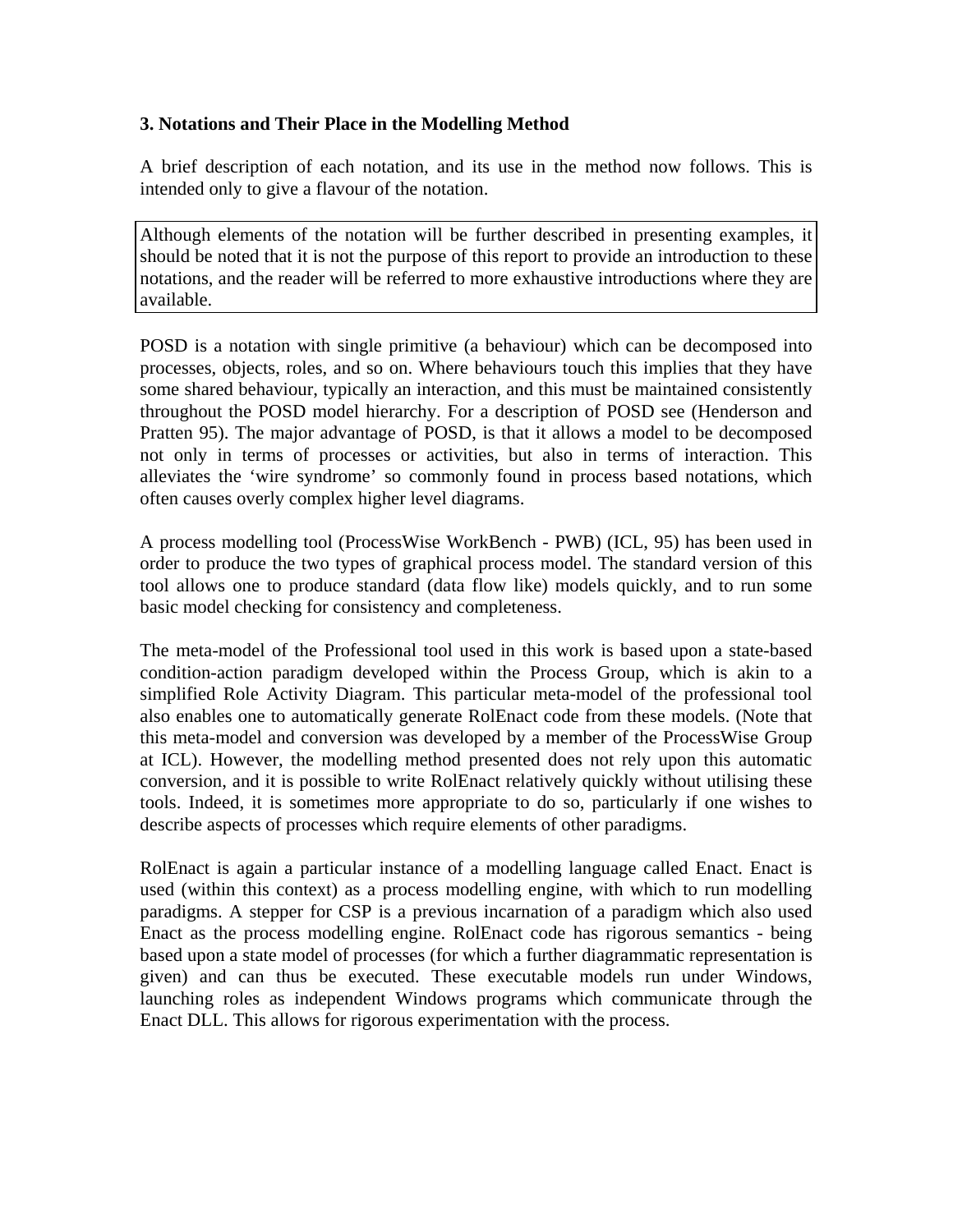# **4. Example Processes and Modelling Solutions**

Some examples of models showing how the various modelling phases or paradigms fit together are now described. The following models are presented:

• RolEnact Process Simulation for Example South Jutland Council (SJC).

 This represents the core of the modelling method presented in this report. The example shows modelling phases from the production of initial data-flow like diagrams, through the production of RolEnact process simulations, to executable Model Based Slide Show (MBaSS) models which can be used to present process solution to non-technical users. This will be described in section five.

- PWBS POSD for Roskilde
- POSD to PWBS for Cannock Gateway
- These two examples of portions of business processes show how two user-facing modelling descriptions can be combined, using data-flow like techniques (augmented with supporting roles) to describe process detail, and using POSD (briefly outlined above) to structure processes into a more understandable and hierarchic model.
- In the first case a POSD model was produced after the production of PWB models in order to structure them more neatly. In the second case models produced in POSD were represented in PWB in order to check the POSD models for consistency and completeness. These two process examples will be described in section six.
- PWB Model of Generic Case Handling

 This model (described in section seven) shows an improved (re-engineered process) in one of the user facing paradigms (PWB Standard). Some business process metrics taken from one of the municipalities are shown. These metrics, and the possible effect of differing scenarios will be used as part of the argument for implementation of this proposed business process change.

# **5. Moving from Process Description to Process Enaction: Process Simulation for Example South Jutland Council (SJC) Process**

In moving from process elicitation to process simulation the following modelling phases are undertaken:

Create PWB Model - Identify Roles Create Role Model Create RolEnact Experiment with Process Logic in RolEnact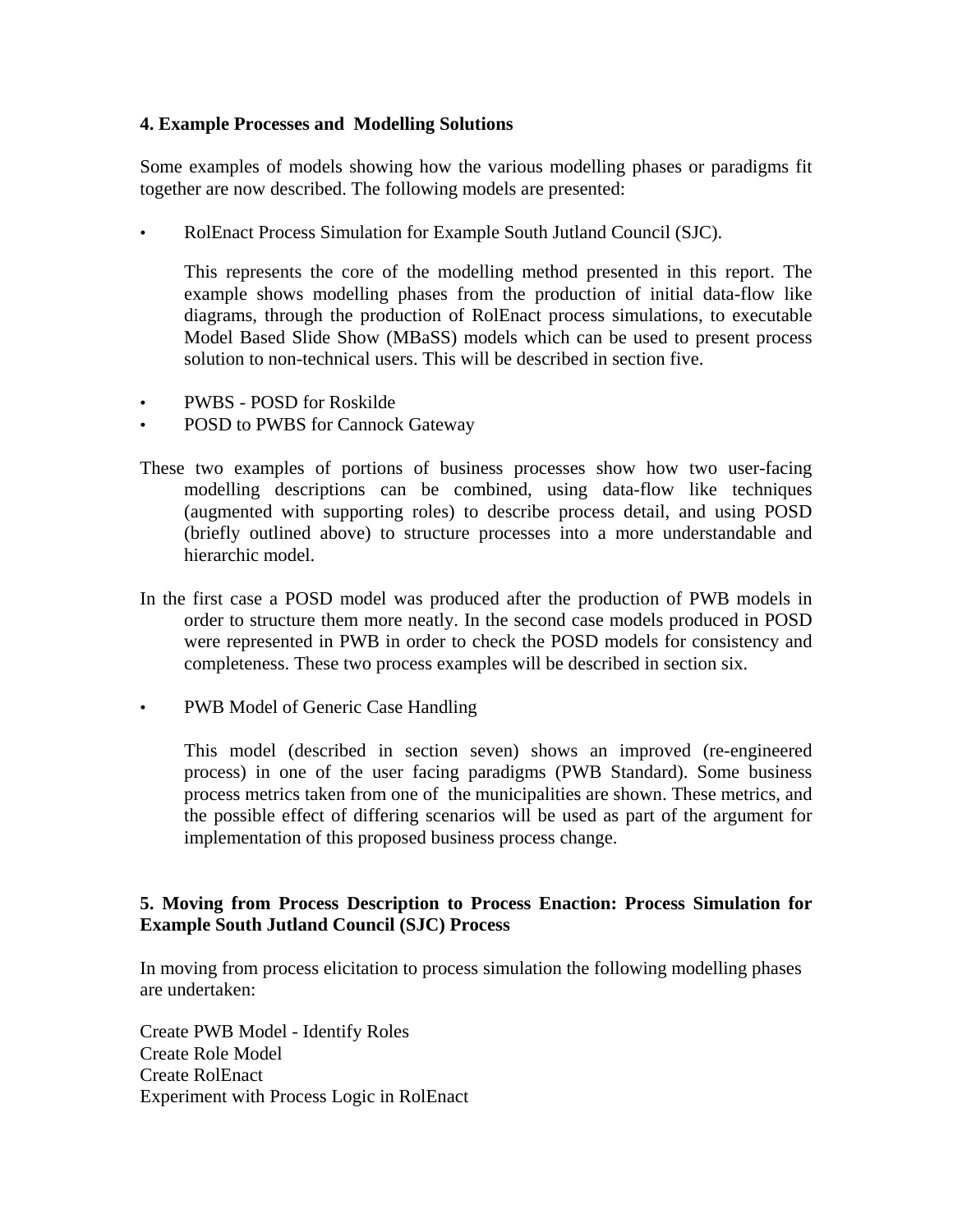Create Visual interpretation of process Present / Repeat

These phases will now be briefly described for the example SJC process.

Create PWB Model - Identify Roles

In this case the data flow models were produced by Danish consultants working closely with the municipality. However, the Process Group did run some basic consistency checking exercises on these models, by utilising one of the simulation features of the standard version of ProcessWise WorkBench (notably static volume analysis).

Create Role Model

In order to create an example process simulation an initial simplified role model was produced. This hierarchical model will now be briefly explained.



The top level, shows four roles (represented by circles). There are three roles which come from the SJC processes. A Thematic Group role (who produce documents on various environmental themes for a plan), a Coordinator role (responsible for coordinating inputs form the group and producing a report), and a Management role (who assess the political implications in order to decide whether to agree to the plan). In addition, there is a fourth role which corresponds to the control role of the simulation. Each SJC role has an associated expandable behaviour. These behaviours are then expanded in order to show the details of how the roles behave (the activities which they take part in, and the states in which they can be) and how they interact with each other.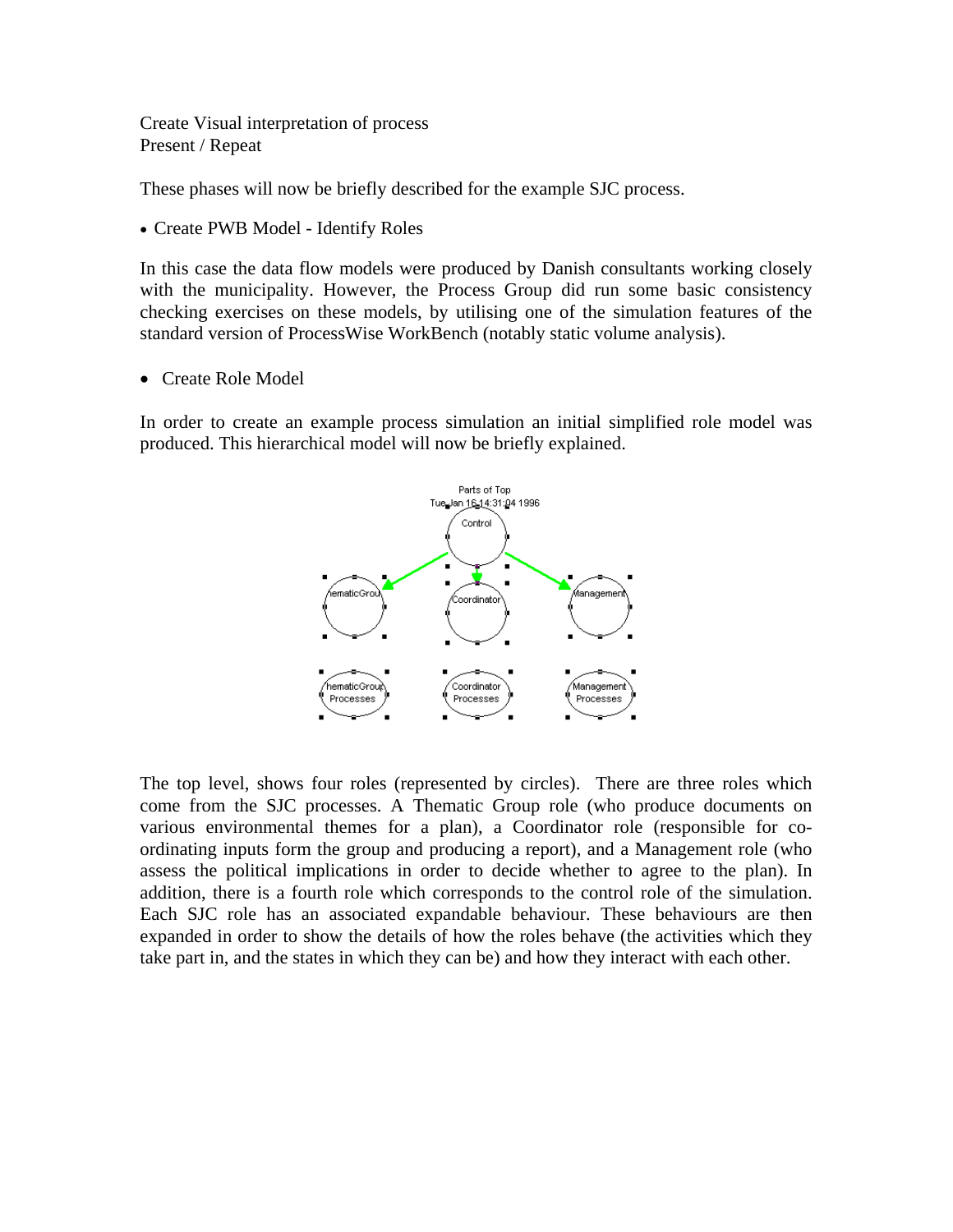

The above figure shows the expansions of the behaviours of three roles. Each ellipse is a state in which the role may exist. These states are connected to the role via dotted arrowed lines. The role moves from state to state via an event, or activity (shown as a box). The movement from one state to another, via an event, is shown by an arrowed lined. A further bolder arrow shows the mechanism for shared interactions. This is based upon the idea of a channel model. For example, the co-ordinator sends out a channel 'send coastline'. This channel waits for a send coastline event from the Thematic Group (formally one would say that an interaction occurs between these two roles, in that they have a shared event; using a channel is a mechanism which allows for this to be simulated dynamically). On receipt of information (in our model as a result of the event) both the Thematic Group and the Coordinator move to the next state. That is, that the result of an interaction (or shared behaviour) is that both roles move to their next state. (This is consistent with commonly used Role based process modelling diagramming techniques such as Role Activity Diagrams (Ould 95)).

The exact behaviour of the process can be more easily seen by examination of instances (screenshots) of the model based slide show (MBaSS) simulation, and thus the thread of control through this process model will not be further examined at this stage. However, it is worth noting that this process model has been written in a particularly restrictive way (taking the process description literally), in order to illustrate the fact that the coordinator is a potential bottleneck (see the later discussions of the scenario). In addition, the process simulation can also be used in order to show that a choice needs to be made about whether the thematic group can produce and send different kinds of information in parallel or (as in this case) only in a particular sequence. Again these issues will be made clearer by examination of the more visual representations of this model. This is, after all, the reason for having such later models, to present back to non-technical users who are less familiar with the formal descriptions utilised by the modellers.

#### • Create RolEnact

As noted in the introduction, RolEnact is only one instance of a family of models which can be created (using a paradigm) file to run dynamically using Enact as their process enactment engine. It should also be noted that even RolEnact has a number of constructs in addition to those which are represented in the Role Model notation described above.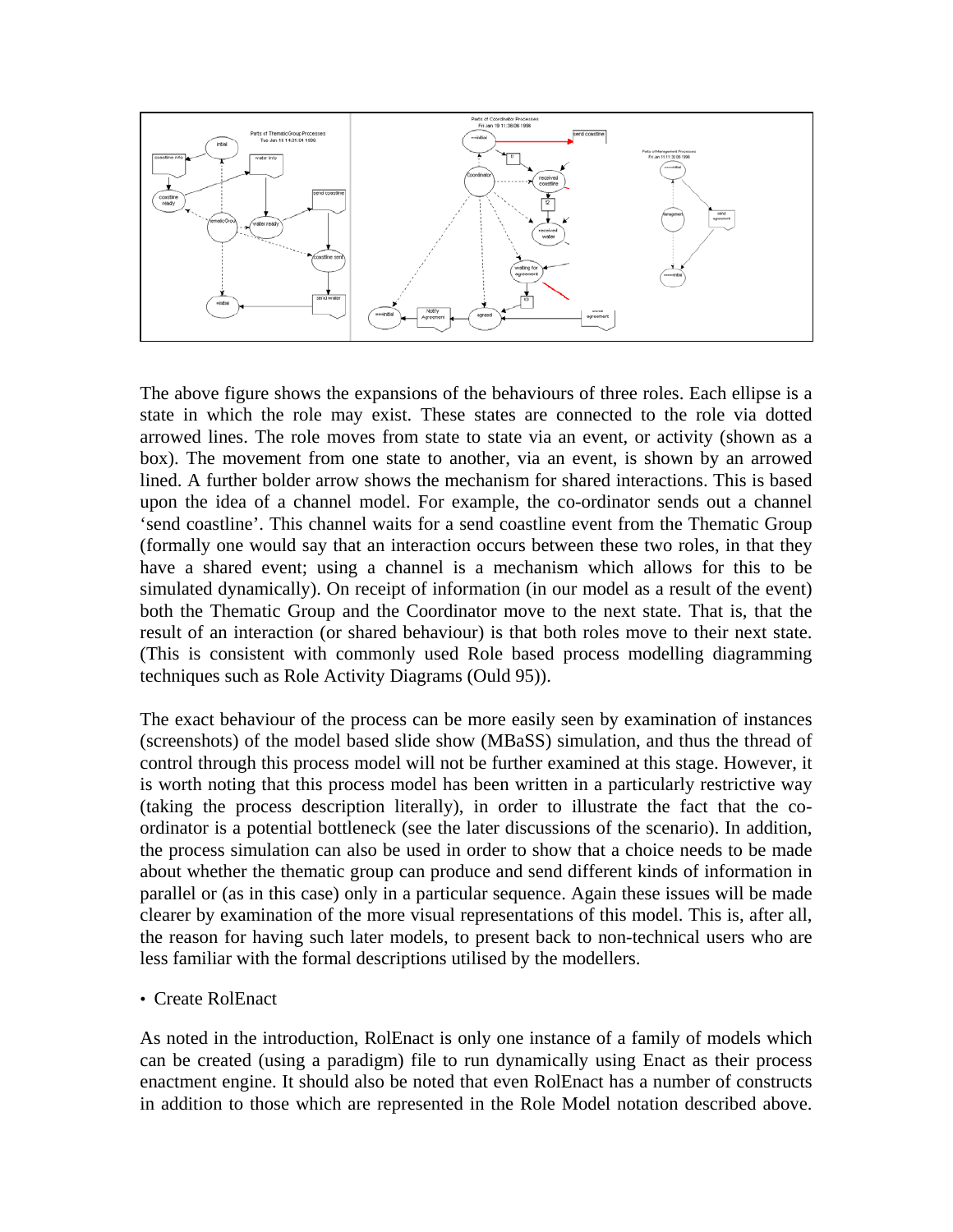For example, it is relatively easy to add 'and' and 'or' constructs to RolEnact code. Thus, the models produced, and the simulations produced from them are really a subset of RolEnact, utilising only a core set of constructs. However, by using Role Model diagrams RolEnact code can be generated automatically from the diagrams (literally at a click). This has the following advantages:

- 1) It provides a fast track route from diagrams of process to executable models which may be experimented with. This is akin to very rapid prototyping of process solutions.
- 2) It provides a direct mapping from one representation of the model to the next, thus ensuring consistency.
- 3) It provides a reliable framework (or code stub) which can then be used as a base model to add further RolEnact features.

Again the exact nature of RolEnact code is not within the scope of this report. However, for completeness, a description of the simple process model in RolEnact is included below.

Declaration of Roles:

```
class ThematicGroup < Role. 
class Coordinator < Role. 
class Management < Role. 
management():=role(new Management).
class Control < Role.
```
Events which roles carry out, have a ready condition, to check whether they may take place and a 'doit' which shows the effect of the event.

```
Events: Ready and Doit 
send water: = event(ThematicGroup).
send_water.ready(aThematicGroup):= 
     Coordinator.exists('received_coastline) and 
    aThematicGroup.inState('coastline sent).
send water.doit(aThematicGroup):=
\overline{\mathcal{C}}aCoordinator:=Coordinator.choose('received coastline);
    aThematicGroup.vCoordinator:=aCoordinator;
     aCoordinator.vThematicGroup:=aThematicGroup; 
    aThematicGroup.vCoordinator.setState('received water);
     aThematicGroup.setState('initial) 
      ). 
send coastline:=event(ThematicGroup).
send<sup>-</sup>coastline.ready(aThematicGroup):=
     Coordinator.exists('initial) and 
    aThematicGroup.inState('water ready).
send coastline.doit(aThematicGroup):=
```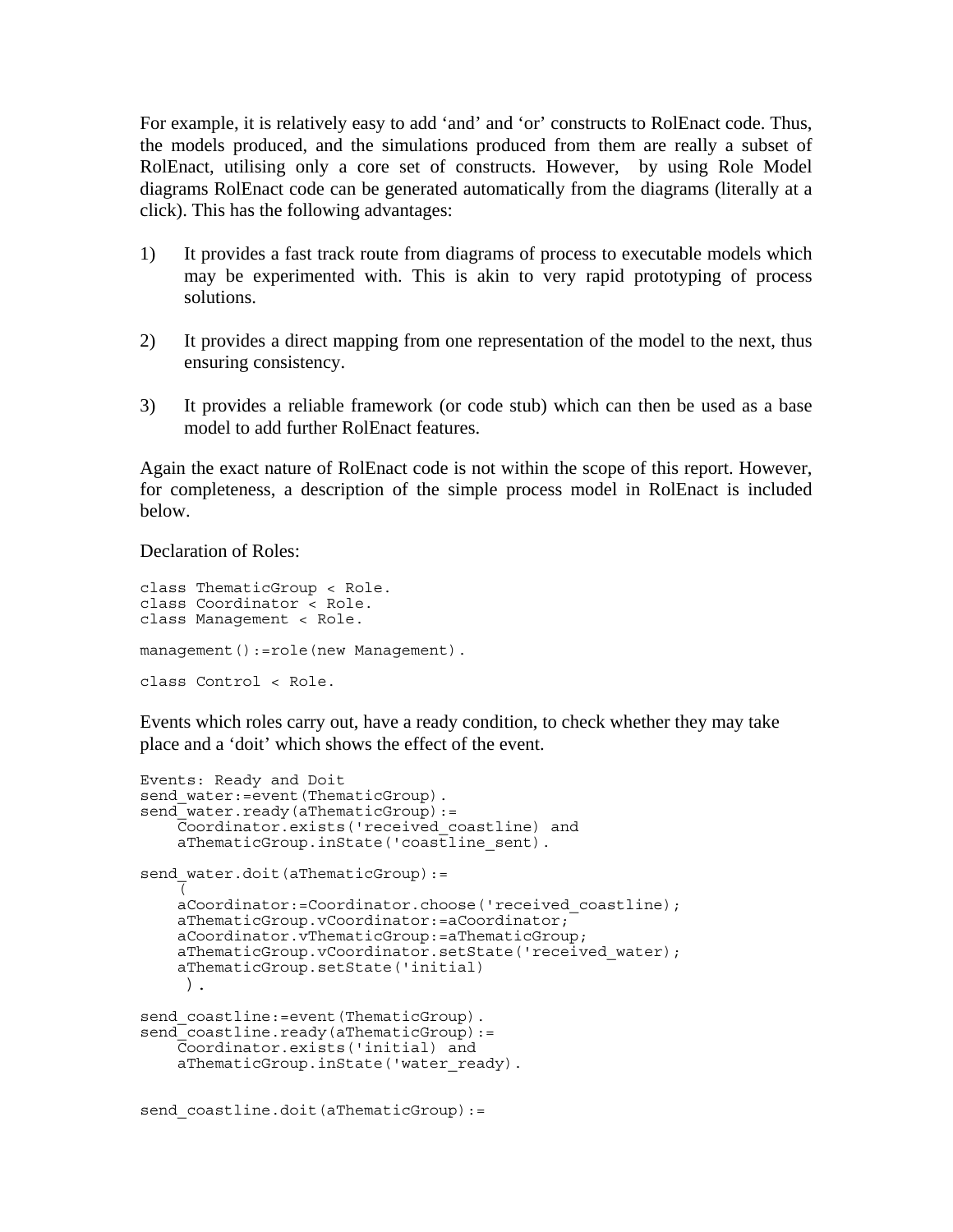```
\overline{a}aCoordinator:=Coordinator.choose('initial); 
aThematicGroup.vCoordinator:=aCoordinator; 
aCoordinator.vThematicGroup:= 
                    aThematicGroup; 
aThematicGroup.setState('coastline sent);
aThematicGroup.vCoordinator.setState 
                     ('received_coastline) ). 
notify Agreement:=event(Coordinator).
notify<sup>-</sup>Agreement.ready(aCoordinator):=
     aCoordinator.inState('agreed). 
notify Agreement.doit(aCoordinator):=
     ( 
     aCoordinator.setState('initial) 
     ). 
produce report:=event(Coordinator).
produce<sup>-</sup>report.ready(aCoordinator):=
     aCoordinator.inState('received_water). 
produce report.doit(aCoordinator):=
     ( 
aCoordinator.setState('waiting_for_agreement) 
     ). 
coordinator():=role(new Coordinator).
```
For the purposes of simulation, link roles to an inital control role. The conrol being the fist role to be launched, so that others may be launched from it.

```
newManagement:=event(Control). 
newManagement.ready(aControl):=true. 
newManagement.doit(aControl):= 
     launch('role, Management). 
newCoordinator:=event(Control). 
newCoordinator.ready(aControl):=true. 
newCoordinator.doit(aControl):= 
     launch('role, Coordinator). 
launch('role,Control).
```
• Experiment with Process Logic in RolEnact

The point of creating RolEnact is not to examine code, but to play with a simulation, and thus experiment with the process, before committing to expense process redesign. This can be done either with the core representation of RolEnact, or with the later more visual representation. It is expected that these two representations may be used by different classes of users. The experience (and expectation) of the Process group, is that bare RolEnact may be used (often within the group or by more technical users) to experiment with process change incrementally and very rapidly. For example, one might go through a number of phases of drawing models, creating RolEnact, experimenting with process, finding problems, going back and changing the Role Model, running a further simulation, and so on, within a couple of hours. Having reached a more stable state MBaSS models would then be used to create a model which would be presented to users, for their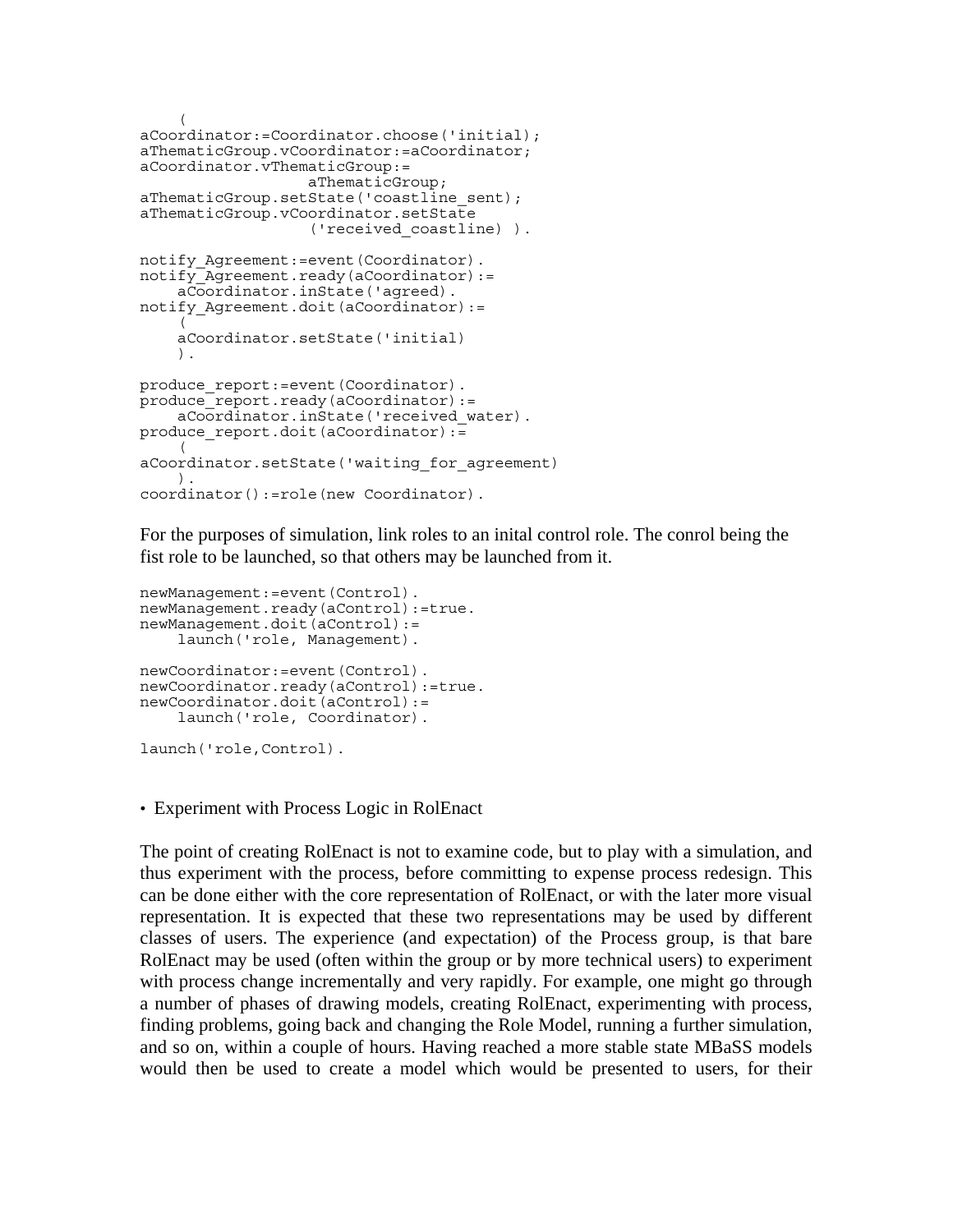experimentation and approval. This might then necessitate another cycle of prototyping the process model until agreement was reached.

| F.<br><i><b>RALLEL</b></i>                                        | 圖<br>不远                            |                                                                                                                    |                                                                                                | <i>e</i> P 5 2 3 0 4 7 6                                              |  |
|-------------------------------------------------------------------|------------------------------------|--------------------------------------------------------------------------------------------------------------------|------------------------------------------------------------------------------------------------|-----------------------------------------------------------------------|--|
| Keith's ninja                                                     | Explorer                           |                                                                                                                    | Enact 1.2, Copyright Peter Henderson, 1995<br>l-I⊡I×I                                          |                                                                       |  |
|                                                                   |                                    |                                                                                                                    | ThematicGroup.instances.size()                                                                 | $\vert x \vert$<br><b>Control0</b>                                    |  |
| 曐                                                                 | ω                                  |                                                                                                                    | Coordinator.instances.size()                                                                   | do initial                                                            |  |
| Network                                                           | ЫF                                 | nil                                                                                                                |                                                                                                | newCoordinator <=<br>newManagement <=                                 |  |
| Neighborhood                                                      | Ws_ftp32                           | doit                                                                                                               | load "rolEnact.act". load "sjc15.act"                                                          |                                                                       |  |
|                                                                   |                                    |                                                                                                                    | llaunch('excel,'rebarb1)<br>doit                                                               |                                                                       |  |
| 츏                                                                 |                                    | launch 'editact,'rolenact)<br>doit                                                                                 |                                                                                                |                                                                       |  |
| Inbox                                                             | Ovthet32                           |                                                                                                                    |                                                                                                |                                                                       |  |
| Recycle Bin<br>m n<br>$-64$<br>Set Up The<br>Microsoft<br>Network | zier.<br>Netscape<br>Keith's Stuff | ⊠<br>ThematicGroup0<br>coastline_sent<br>do<br>coastline info<br>send_coastline<br>send water $\leq$<br>water info | $\vert x \vert$<br>Coordinator0<br>do received_coastline<br>notify Agreement<br>produce report | $\vert x \vert$<br><b>Management0</b><br>do initial<br>send_agreement |  |
| Eudora                                                            |                                    |                                                                                                                    |                                                                                                |                                                                       |  |

Below is a single screenshot of how RolEnact appears in its core form.

The large rectangle centre screen is the Enact Control, which starts up the simulation, and is not itself part of it. The smaller rectangles are the roles which have been launched.

*These are actually separate windows programs which each check their own state when any changes are made to the state of the Enact DLL. When any role takes part in an event this changes the overall process, and may change the state of other roles as well. Hence each role checks their own state when any other changes state.*

The first role launched is the control, which has subsequently launched three other roles, ThematicGroup, Coordinator and Management. Each role is divided by a thick line. Above the line is the do button, and a field showing the current state of the role. Below the line is a list of events in which the role may participate. However, those events which are allowable at the current time, are shown with an arrow to their right. For example, the diagram above shows that Thematic Group can only participate in the event 'send\_water'. Furthermore, it can be seen that both Coordinator and Management Roles cannot participate in any of their events. This is because Coordinator is awaiting further input from the Thematic Group (note that the Coordinator state is 'received\_coastline', and thus the Coordinator also wishes to receive water), and the Management role is awaiting the report which will be produced by the Coordinator. It should be apparent that it possible to run through a number of process scenarios using this executable model, and thus have a greater process understanding, and a clearer idea of how the process might be supported by Information Technology.

• Create Visual interpretation of process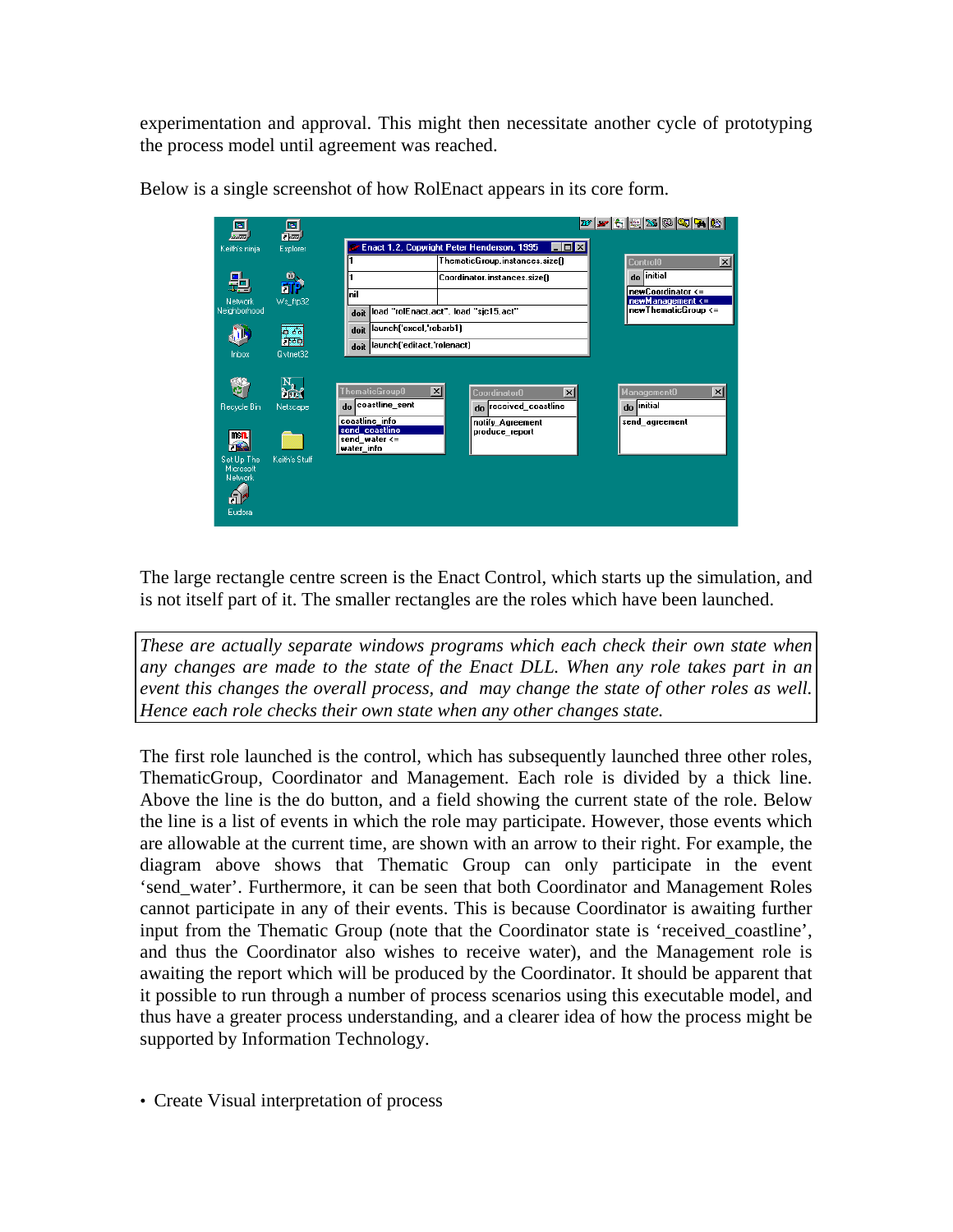Just as Enact itself has a number of incarnations, there are also a number of visual interpretations which communicate with RolEnact. The MBaSS model is intended to be akin to a slide show of a process thread (based on an idea presented by Skankort) but with the added advantage of choosing what to do next, and being able to experiment with the process. This is possible because the appearance of the images on screen is controlled by the RolEnact process model.

A simple scenario will now be outlined, showing some of the screenshots of the simulation. Note how this may be related back to the Role Model diagrams described previously.

Initially the control role is launched. The associated scenario screen shows no roles. The three roles are then launched. ThematicGroup (in mid-presentation) appears top left, Coordinator (sitting at his desk) bottom right, and Management (in a meeting) bottom left. The associated RolEnact Windows show the states of each role. All roles are launched in an initial state.



The only allowable action (other than the control role creating new instances of roles) is for the Thematic Group to produce 'coastline\_info' - shown by the arrow adjacent to this event. Having done this, the Thematic Group will move to their next state 'coastline\_ready'. This will result in allowing their next event 'water\_info'. Having 'done' this event the Thematic Group role moves to the state 'water ready', and the event 'send coastline' becomes allowed. This is the state of the process as represented by the third (following) scenario screenshot.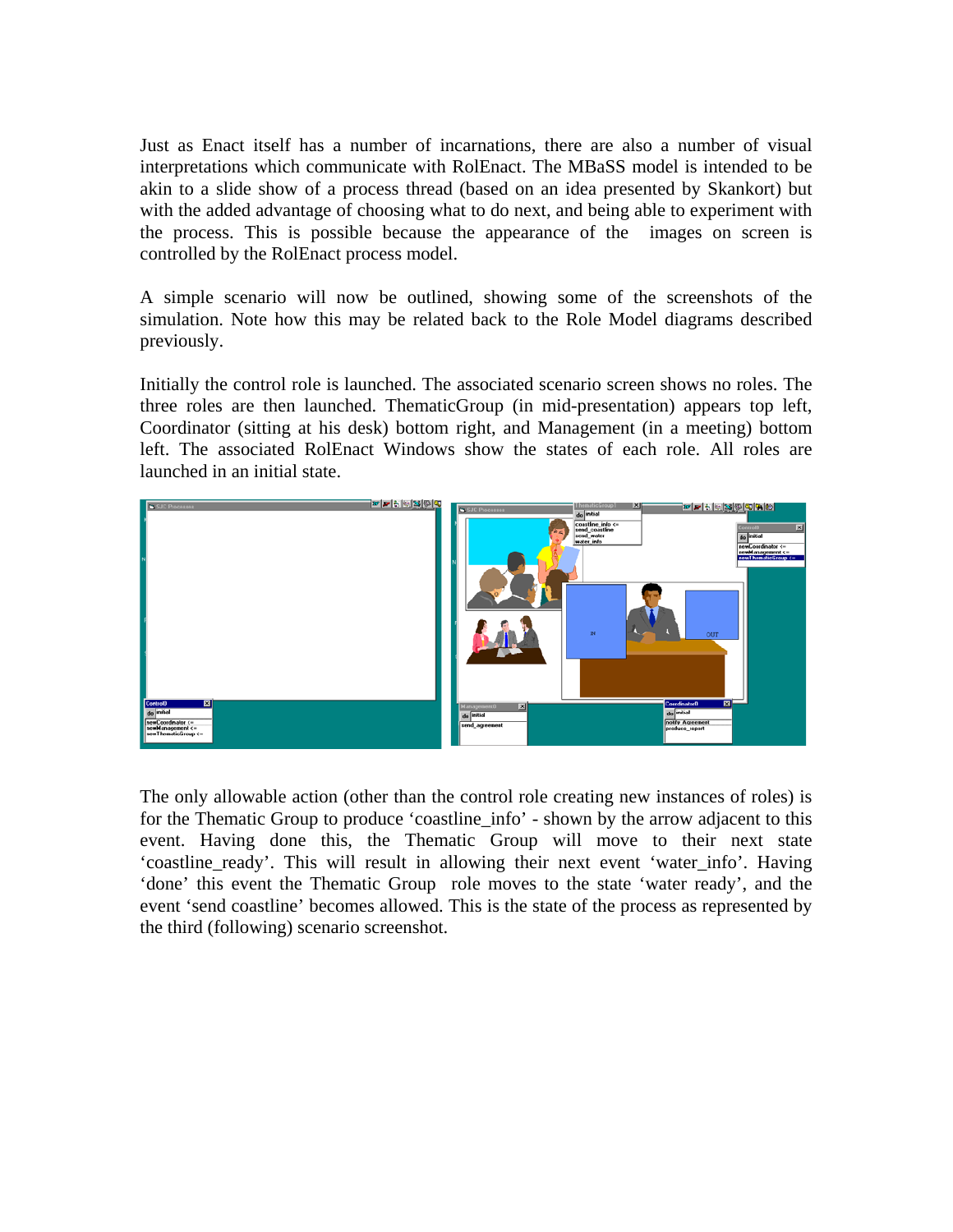

Note that the production of water and coastline information can be seen by pictures of a coastline (in this case Denmark) and a water feature appearing on the board upon which the ThematicGroup members are focusing their attention. However, once the ThematicGroup role takes part in its next two events, namely 'send\_coastline' and 'send\_water', these pictures move across to the in-tray of the Coordinator (scenario screenshot four). The states of the RolEnact windows also reflect these changes, since Thematic Group now returns to its initial state and the Coordinator (having been furnished with the requisite information, being in the state 'received water') is now allowed to 'do' the event 'produce\_report'. This event results in the disappearance of the pictures of coastline and water, and the appearance of a report in the Coordinator's out tray, (now in the state 'waiting for agreement') and upon the desk of the role Management (scenario screenshot five - below).



Management are now able to 'send\_agreement' to the Coordinator which results in the Coordinator being in the state 'agreed', and being allowed to do the event 'notify' agreement. (Scenario screenshot six shows the Coordinator considering his next event).. After this 'notify agreement' event all roles would be back in their initial state.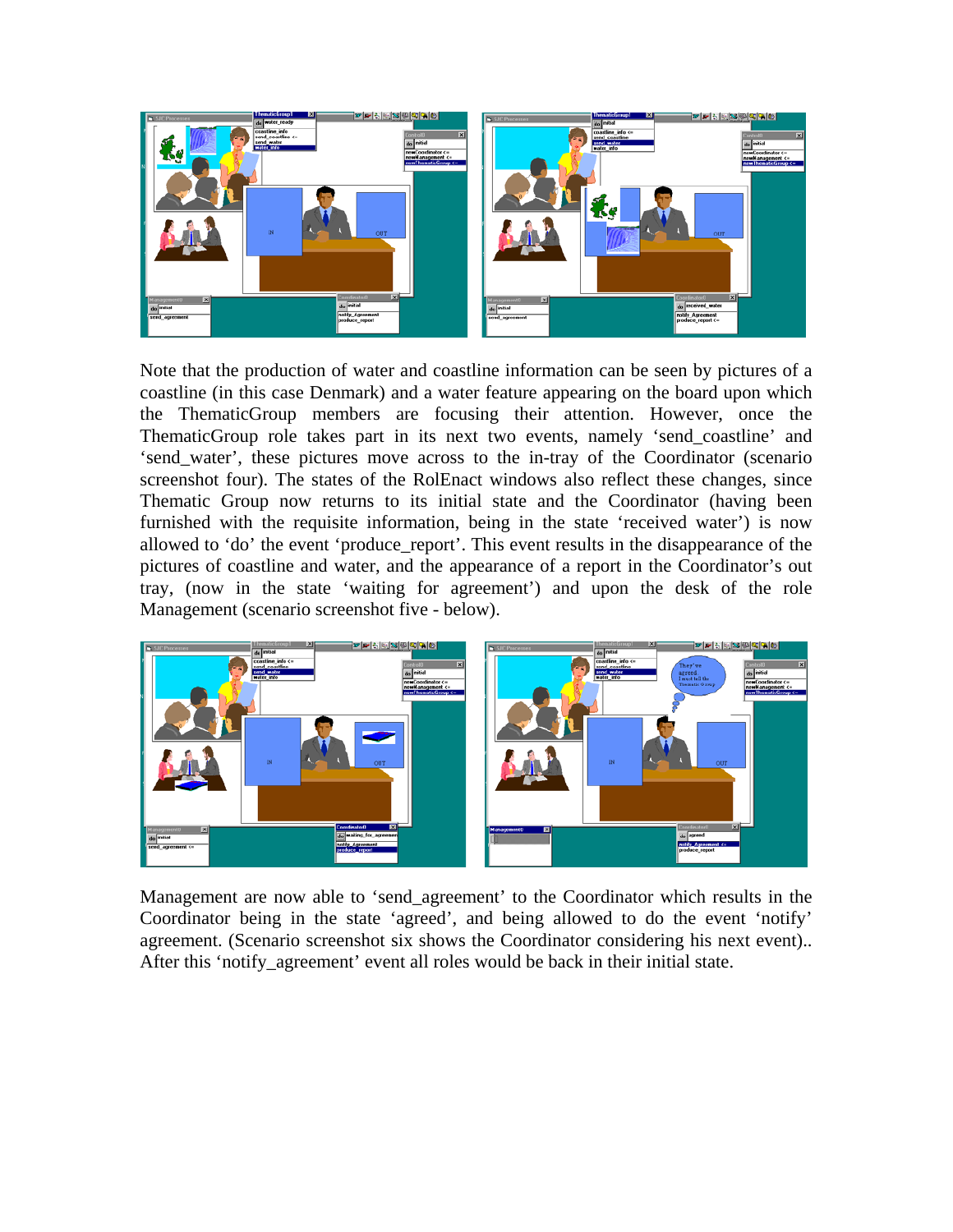# **Bottlenecks**

The scenario above shows a single process thread, and thus does not show the need for driving the screen with a process model. However, one of the benefits of running a scenario on a computer is that it can illustrate that bottlenecks occur when certain choices are made. The following screenshot (scenario screenshot seven) shows the effect of such choices, and illustrates that the Coordinator is a potential bottleneck. Having produced 'coastline\_info', and 'water\_info', and having sent these to the Coordinator the Thematic Group have immediately produced another plan with its associated 'coastline\_info' and 'water info'. The screen shows pictures of coastline and water features, both on the Thematic Group's wall-chart, and in the Coordinator's in-tray. Furthermore, it can be seen from the RolEnact windows that the ThematicGroup are unable to do any further events, since they cannot send on water or coastline to the Coordinator.



The only way out of this impasse is for the Coordinator to 'produce\_report', and for Management to 'send\_agreement' (to the report), and for the Coordinator to 'notify\_agreement' and hence return to the state 'initial'. Only then will the ThematicGroup have an allowable event 'send\_coastline' (scenario screenshot eight).

This is perhaps an exaggerated process example. However, without running through such process simulations it is quite possible to make similar errors in process redesigns. When such errors are compounded by supporting process support tools (enabling Information Technology) only allowing process users to take part in certain activities, the consequences can be significant. Hence, the need for presenting executable process scenarios to users, in ways in which they themselves can experiment with models and understand more fully the consequences of possible process redesign.

## An Extension

It is possible to adapt the visual interpretation shown so that once roles are launched it is this which calls the underlying RolEnact model, without using the Core RolEnact as detailed above. For example, we may have a pop-up menu which appears when the mouse is dragged over a particular role, and thus remove the need to show RolEnact boxes corresponding to each role. However, this to some extent hampers the speed with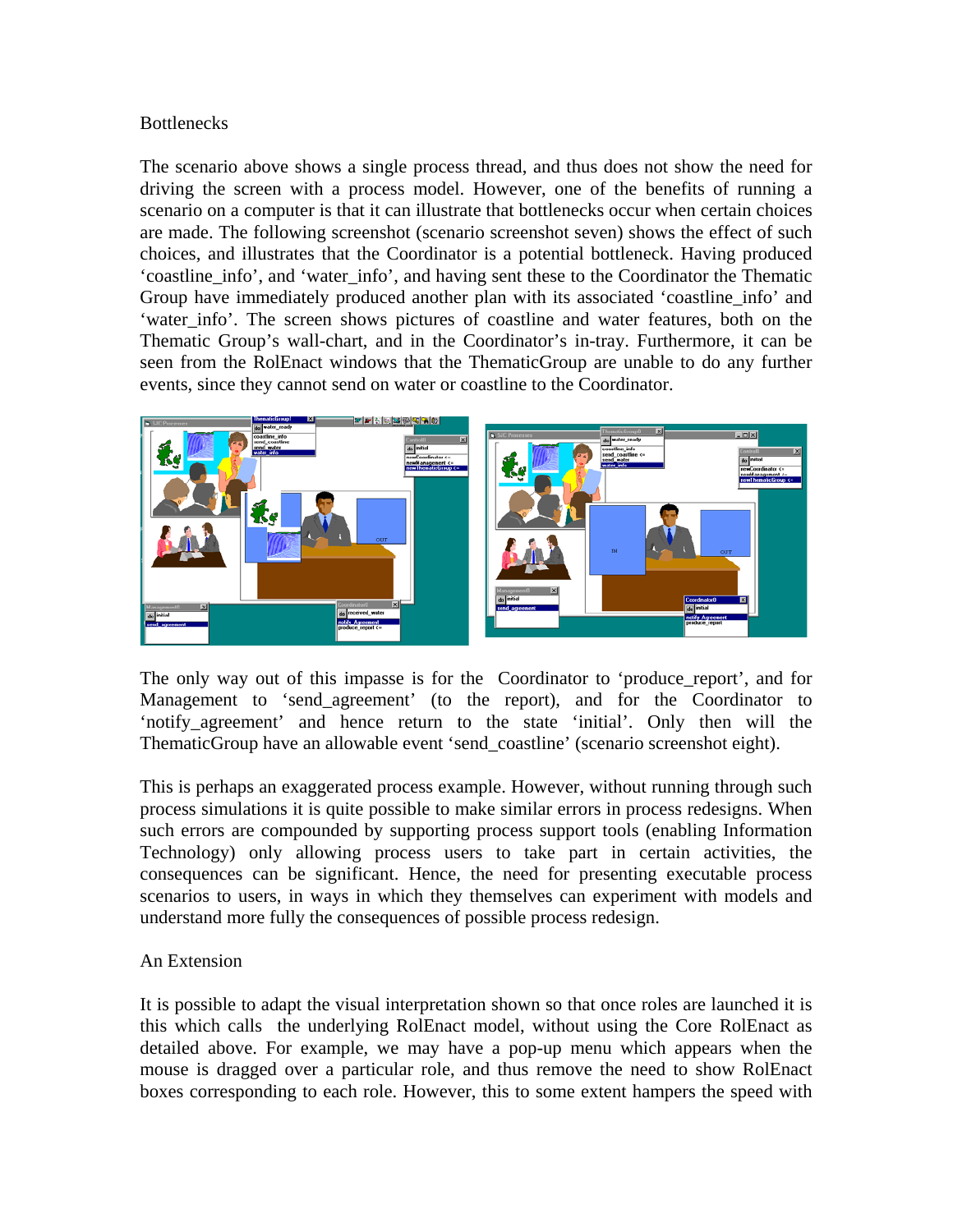which modellers may iterate round the cycle of process experimentation, process change, and further experimentation. Nevertheless, once the process has reached a relatively stable state, this is a viable option for presentation back to process users.

## **6. Linking Notations (PWB to POSD)**

As noted earlier, this report is not intended to be an introduction either to modelling in the kind of notations used by PWB, nor an introduction to POSD. The following subsections will thus very briefly present portions of the models of respective business processes, and then attempt to draw some general conclusions about the need for a link between these two notations. Further work will concentrate on the details of mapping between these notations.



## 6.1 PWBS Roskilde - POSD Roskilde

Initial diagrams, in Danish were partially translated, and then represented in POSD. This representation used POSD to structure the model into five top level behaviours, arranged to show interactions between touching behaviours. These five top-level behaviours were then expanded, and a data-flow notation shows the details of each behaviour in turn, and its interaction with adjacent touching behaviours. The PWB diagrams above are those which were sent back to the Danish contributors. These diagrams are complete, in that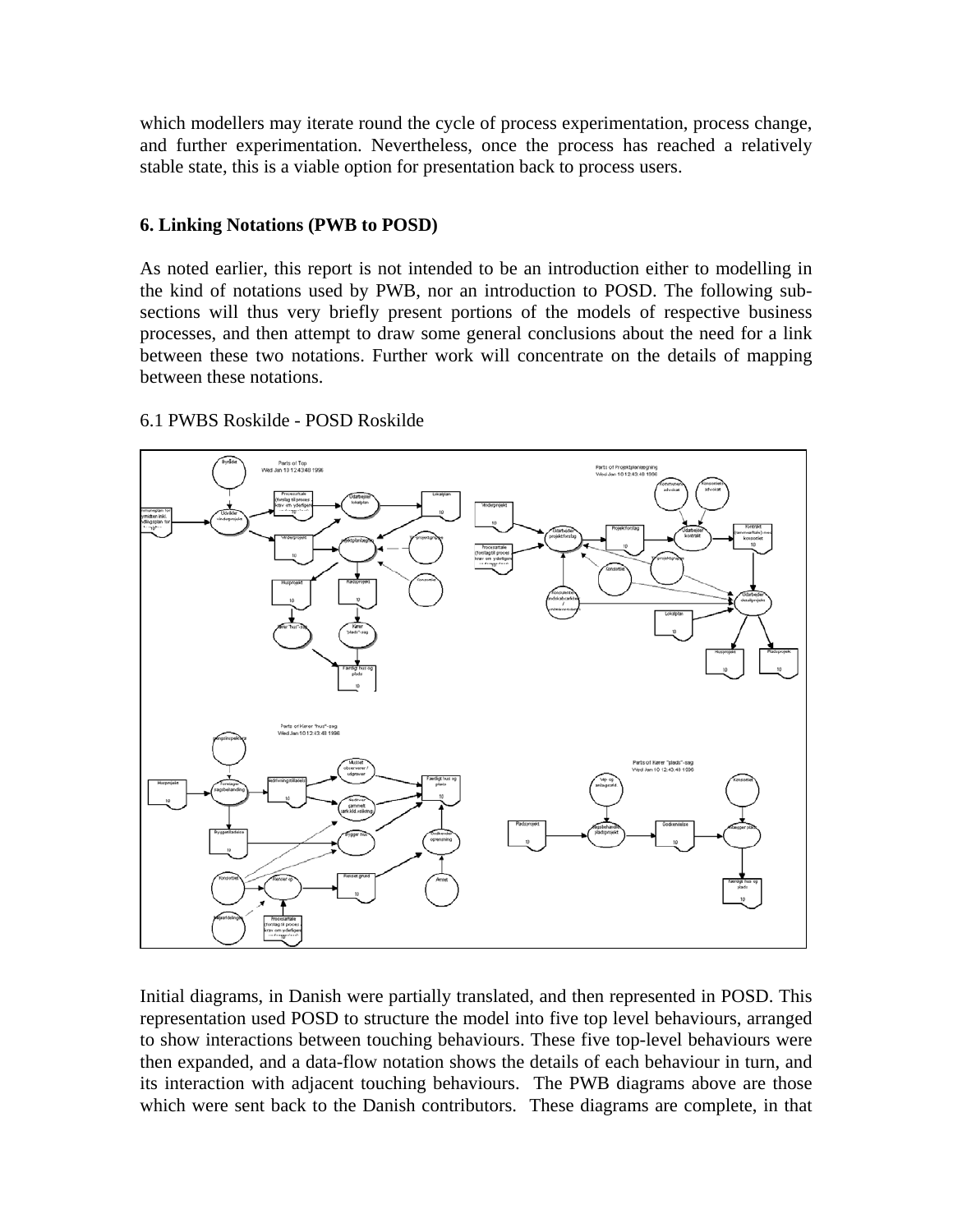they balance properly across all levels, but the named detail is not important in order to understand how POSD works. It is interesting that the omission of a link was found by modelling with POSD (see the POSD diagram 'Project Planning'). A link was then added to the PWB diagrams in order to make them complete. The successful running of a simple (static volume) analysis, confirmed this completeness, and these are the diagrams shown above.

#### POSD for Roskilde

The following set of POSD diagrams relate to the associated PWBS diagrams which are part of the business process of the Municipality of Roskilde.

This example was meant to be mainly illustrative, and was presented back to the Danish partners, in order to show how POSD could be used to structure the diagrams produced in PWBS. Translation was incomplete and was by use of a dictionary only, and it was felt that some confusion over terminology might arise. However, in presenting these models back, not only to the consultants who had produced the PWBS diagrams, but also to representatives of the municipality, it was felt that the POSD depiction did accurately reflect the process under scrutiny in a simple and understandable way.

It is also worth noting that the production of POSD diagrams led to the discovery of some inconsistencies in the PWBS diagrams upon which they were to be based. That is, that in ensuring that touching behaviours have interaction or shared behaviour some gaps became apparent. For example, the link between project planning and Kører "hus" sag and Kører "plads" - sag seen at the top level of the PWB hierarchy was missing lower down.

Note also the way that interactions between behaviours are hidden until encountering lower levels of process detail, where is it is more appropriate to show the interaction in similar detail. This is not possible using traditional notations (like PWB) which only allow one to decompose processes. Even for this very simple example process the top level PWB diagram is more complex, and thus more difficult to comprehend, because of the flow of business objects from process to process. Compare this with the simplicity and clarity of the equivalent top-level POSD, which shows just five touching behaviours.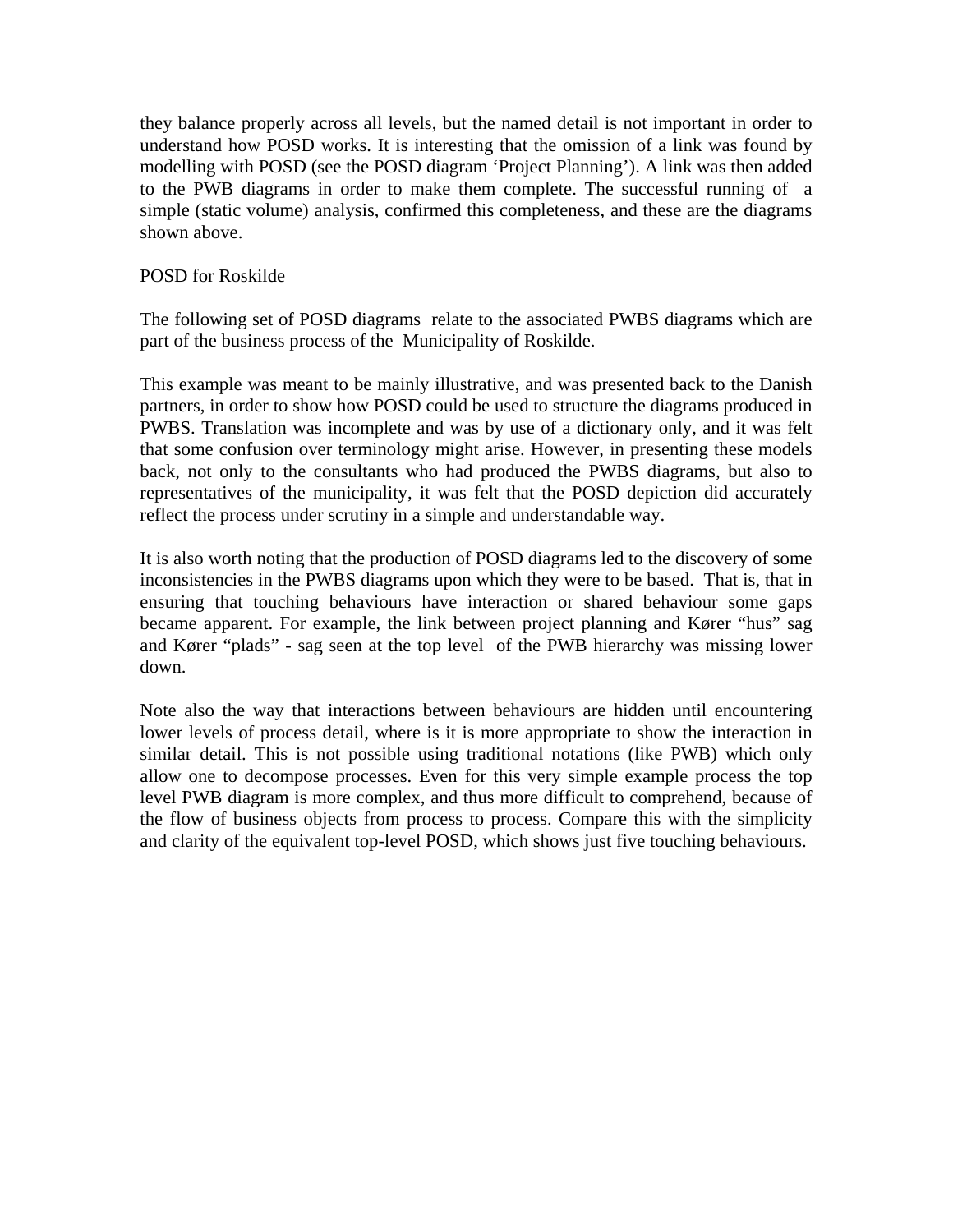#### **Parts of Top for Roskilde**



Each of the top level behaviours is exploded in turn. The detail of the behaviour is then modelled, as are the interactions with its touching behaviours. In this case the detailed modelling used a data flow notation augmented with roles, in order to be mapped to the PWBS diagrams on which the model is based. However, it is possible to explode POSD behaviours into a number of different modelling notations, and this is one of the strengths of POSD.

The explosion of 'Developing Winning Project' shows not only the behaviour in more detail, but also clearly maintains the interaction between 'Developing Winning Project' and its adjacent touching behaviours.

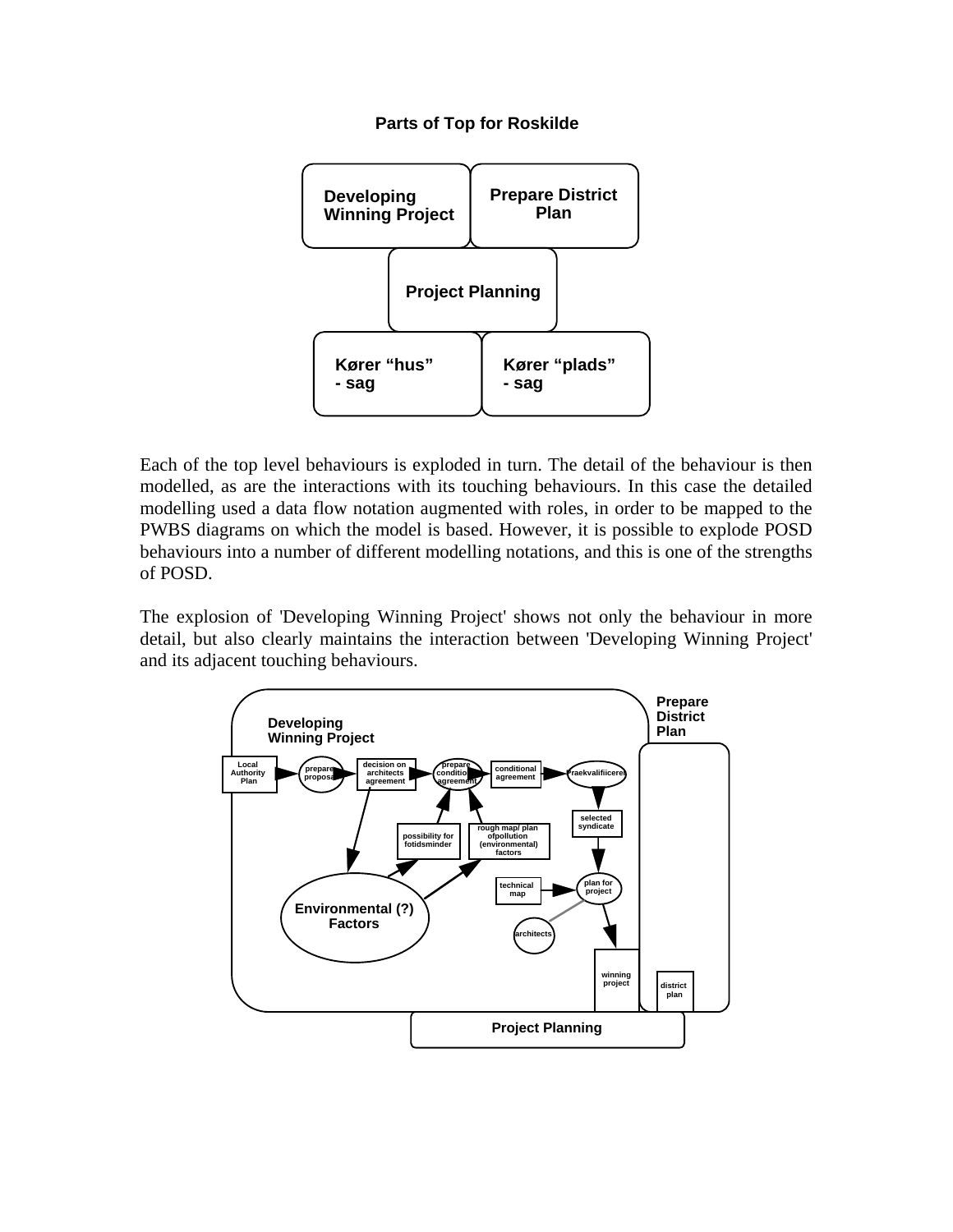This is continued for the other behaviours, so that a single behaviour is always expanded, and the interaction with its touching behaviours is also shown.



The expansion of 'Project Planning' shows how there has been some interaction overlooked in the original PWBS model, since there is an output to 'Korer "hus" sag' and one to 'Korer "plads' sag", but no detail of where these come form within the project planning behaviour.



The need for interaction between these behaviours is again made clear by the examination of the expansion of both 'Korer "hus" sag' and 'Korer "plads" sag', since they both show connections back to 'Project Planning'.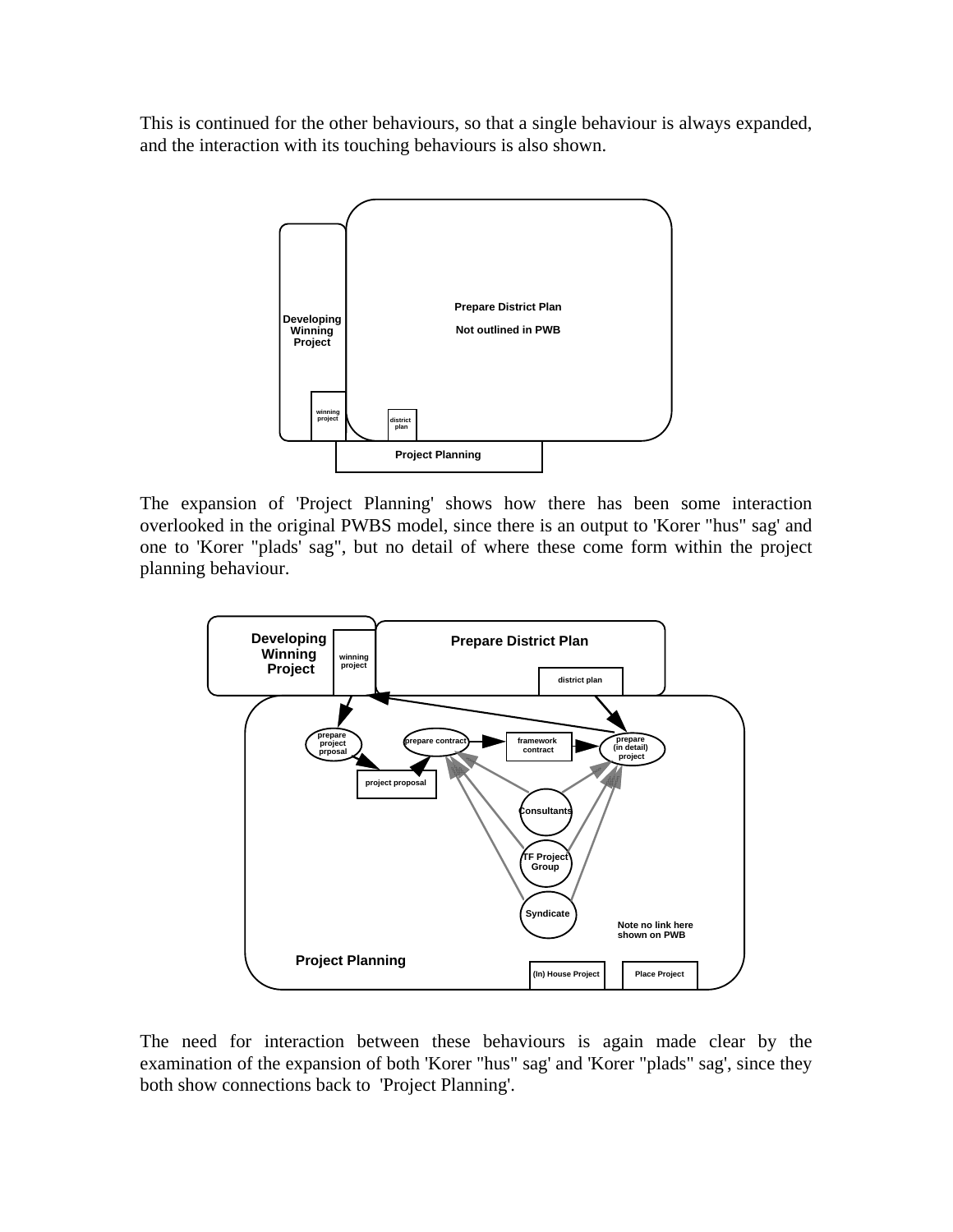

*Note that by maintaining the topology of adjacent behaviours it is easier to discover inconsistencies, where behaviours do not share interaction.* 

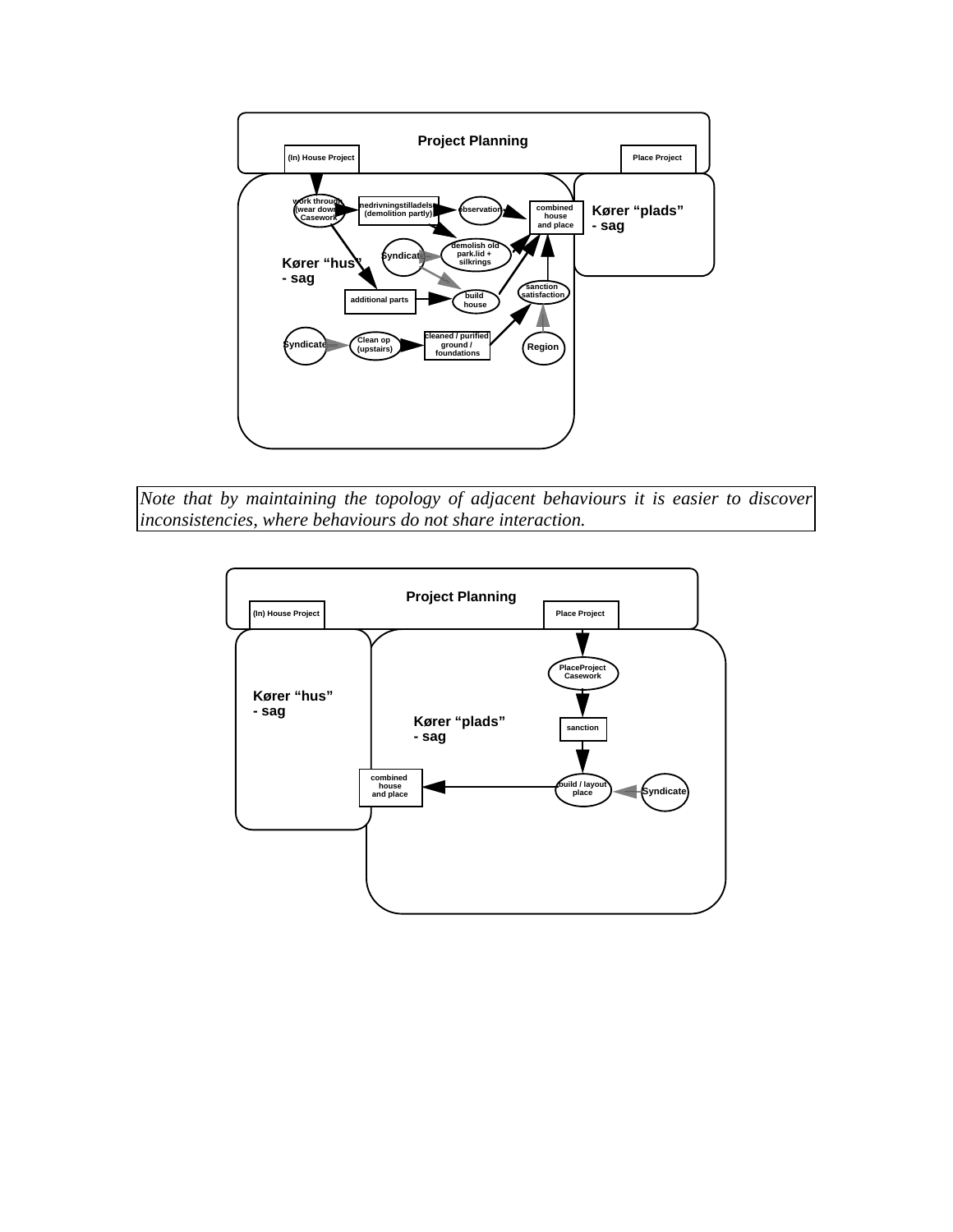# 6.2 Cannock POSD to Cannock PWBS



This process example, was worked in the reverse way to Roskilde, in that a portion of an original huge POSD model was expressed in PWB. The reason for doing to have a further check of the completeness and consistency of the model by running some analyses. The key point to note is that the POSD representation of this very complex business process allows the interaction to be decomposed and shown at lower appropriate - levels of detail. Hence, the POSD diagram is easily understood and digested, even by non-technical users. This problem of wire syndrome is apparent even by looking only at a portion of the (simplified) top level of the PWB diagram. Despite the fact that there are only three processes shown on this diagram, the picture is very busy. This busyness is caused by the fact that there are so many interactions between the two core behaviours of 'Managing Gateway' and 'Managing Project'. In the POSD diagram, this interaction can be decomposed, and shown where appropriate, since all the modeller needs to do is to place the two behaviours adjacent and touching to represent that they have some shared behaviour (often lower level interactions).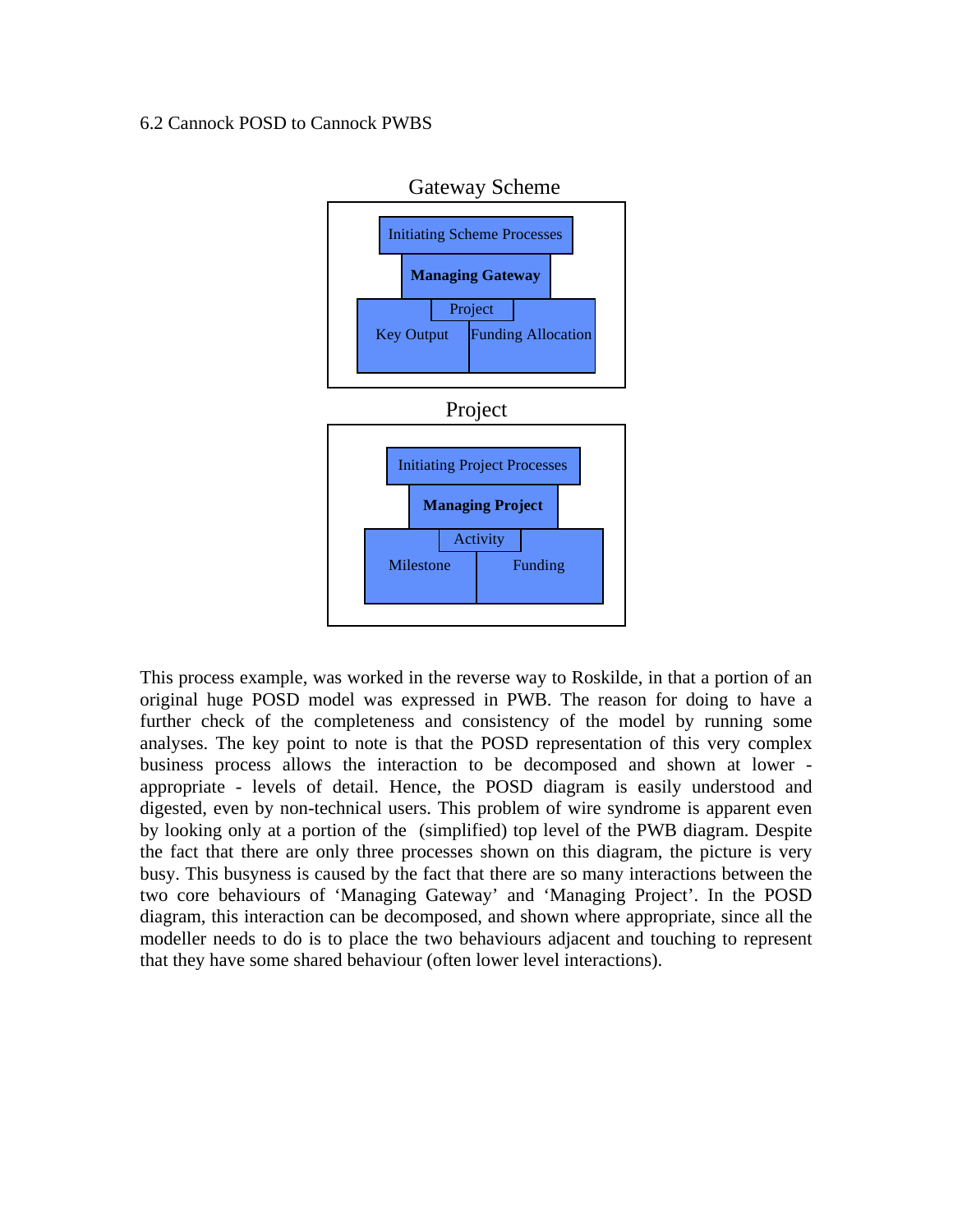

## **7. Generic Models of Case-Handling**

The business process modelling carried out by the Danish consultants (Skankort - JBP) as part of the GISIP project has identified areas in the case-handling procedures of local authorities, where some improvements may be made. A new case -handling process has been proposed by the Danish consultants, and agreed across all participating partners. This process is possible because the use of GIS means that it is possible for upstream process contacts to have information earlier, and that information can be more easily accessed by single individuals. In the extreme this means that some cases may be handled by a single multi-disciplinary case manager, whereas previously they would have involved a number of specialists groups.

The PWB models below show the costing of data which will be used to argue the efficacy of implementing the new redesigned generic case handling process. The first model shows a PWB equivalent of the generic case handling process with numbers taken from the study of current authority processes. This model has been split into two hierarchical layers.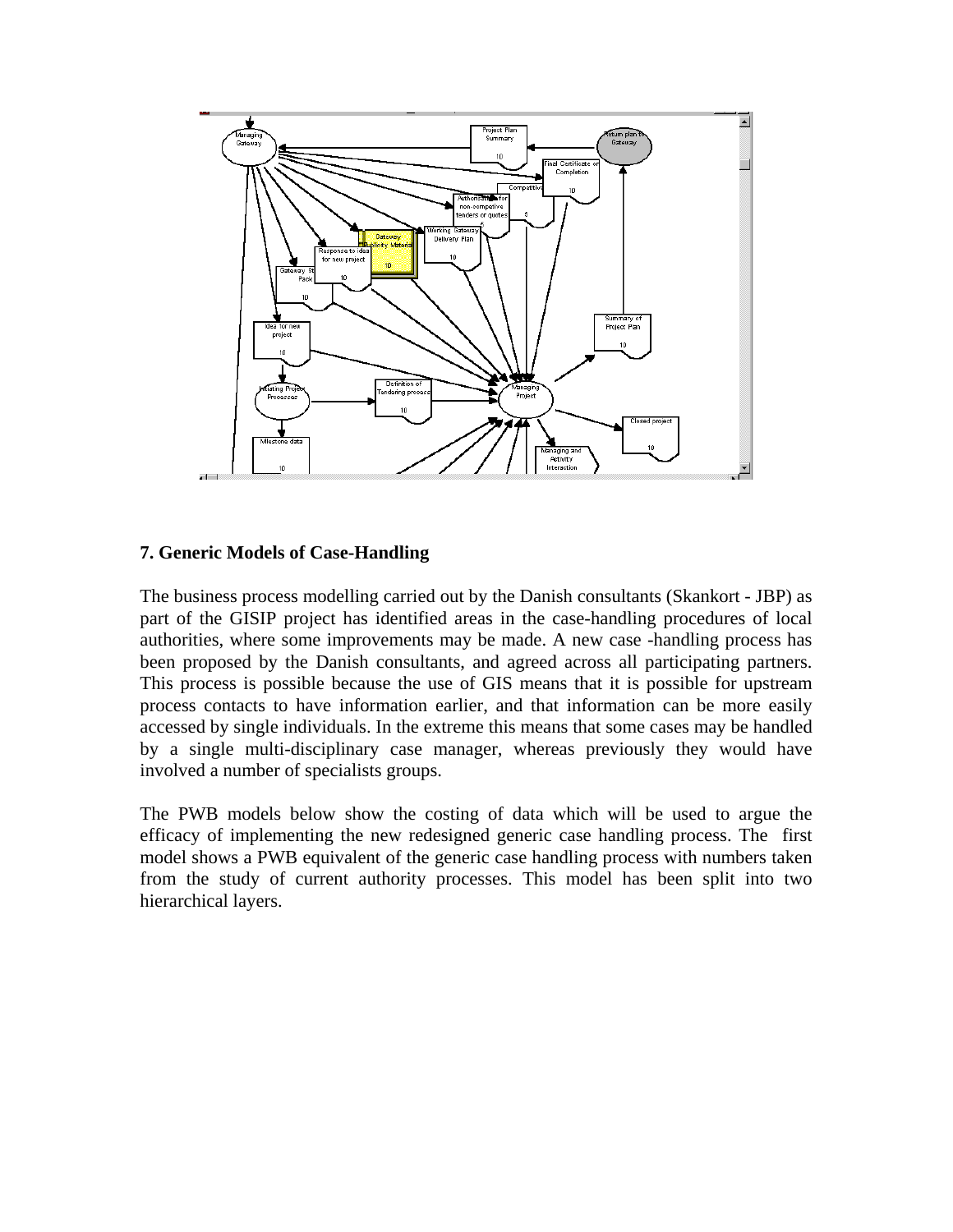Parts of Top Wed Feb 7 14:50:34 1996



The upper layer shows a single process bubble for the case handling process with a figure representing the total time that the process uses. The lower layer shows the process in greater detail. Each lower level process (represented by an ellipse) has a worktime and a volume. Each business object (represented by roughly rectangular document shape) has a volume. The worktime is the time to process a single volume (a case). Hence, the product of worktime and volume will give an overall processing time used by that process. The business object volumes can be seen entering and leaving processes, and being distributed in different ratios. The sum of all of these overall processing time figures, gives a total processing time for the case handling process (as shown in the high level process bubble).

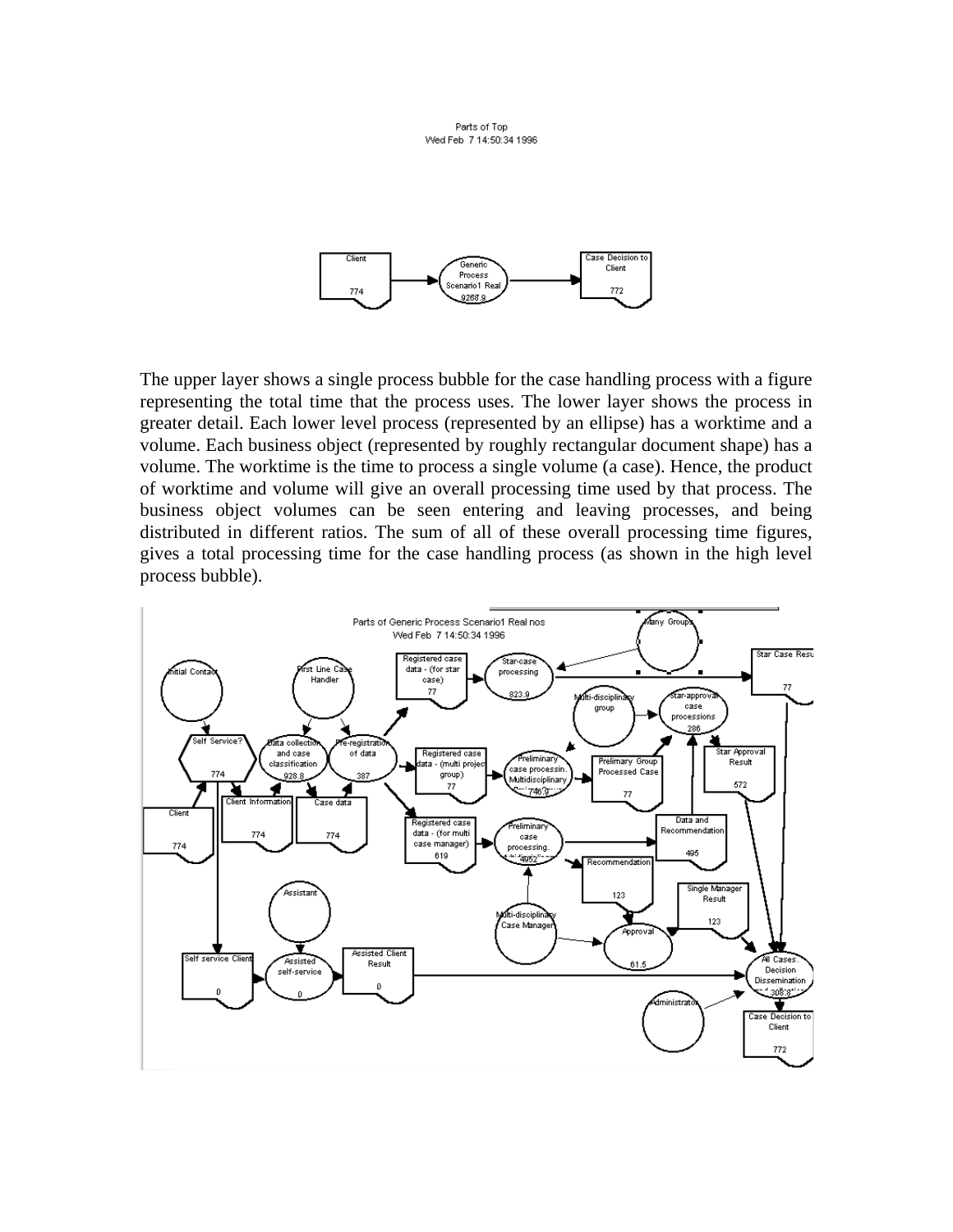The amount of clients or customers going down a particular process stream is represented by the ratios of business objects. It is these ratios which may change, and which account for the different scenarios which are presented. For example, the scenarios give a feeling for the impact of greater numbers of clients using a single multi-disciplinary case handler as opposed the traditional multi-group (star case) processing or vice-versa. In essence the scenarios change the percentages going in one of three streams, and the name of each top level process includes this ratio. Rather than present the detail of each scenario one may just show the top levels to users, with the total figure, and explain how the ratios relate to the volume streams. For example one might present the following scenarios as:

- Scenario 1: Real numbers: volumes split in ratio 10:10:80 (also shown above).
- Scenario 2: volumes split in ratio 60:20:20
- Scenario 3: volumes split in ratio 80:10:10
- Scenario 4: volumes split in ratio 2:8:90



Hence, not only have modelling methods been used which allow for the elicitation of process, experimentation with process redesign, and presentation to users of process scenarios, but also to gauge the quantitative impact of process change. Furthermore, by integrating the business process metrics with the process model, it is far easier for users to understand where, and why to collect these measures, and to feed the results back for future process change.

#### **8. Conclusions**

Rather than develop new paradigms throughout, this method has chosen to use some notations which are commonly used for process elicitation and which users can easily understand. The value of the work is in mapping these kinds of notations to more rigorous representations of process (developed within the process group) which allow the creation of executable models. This provides a coherent route from user-facing models through to process simulations. The development of (MBaSS) models which provide accessible process simulations to non-technical users extends the mapping to provide an executable user-facing modelling solution.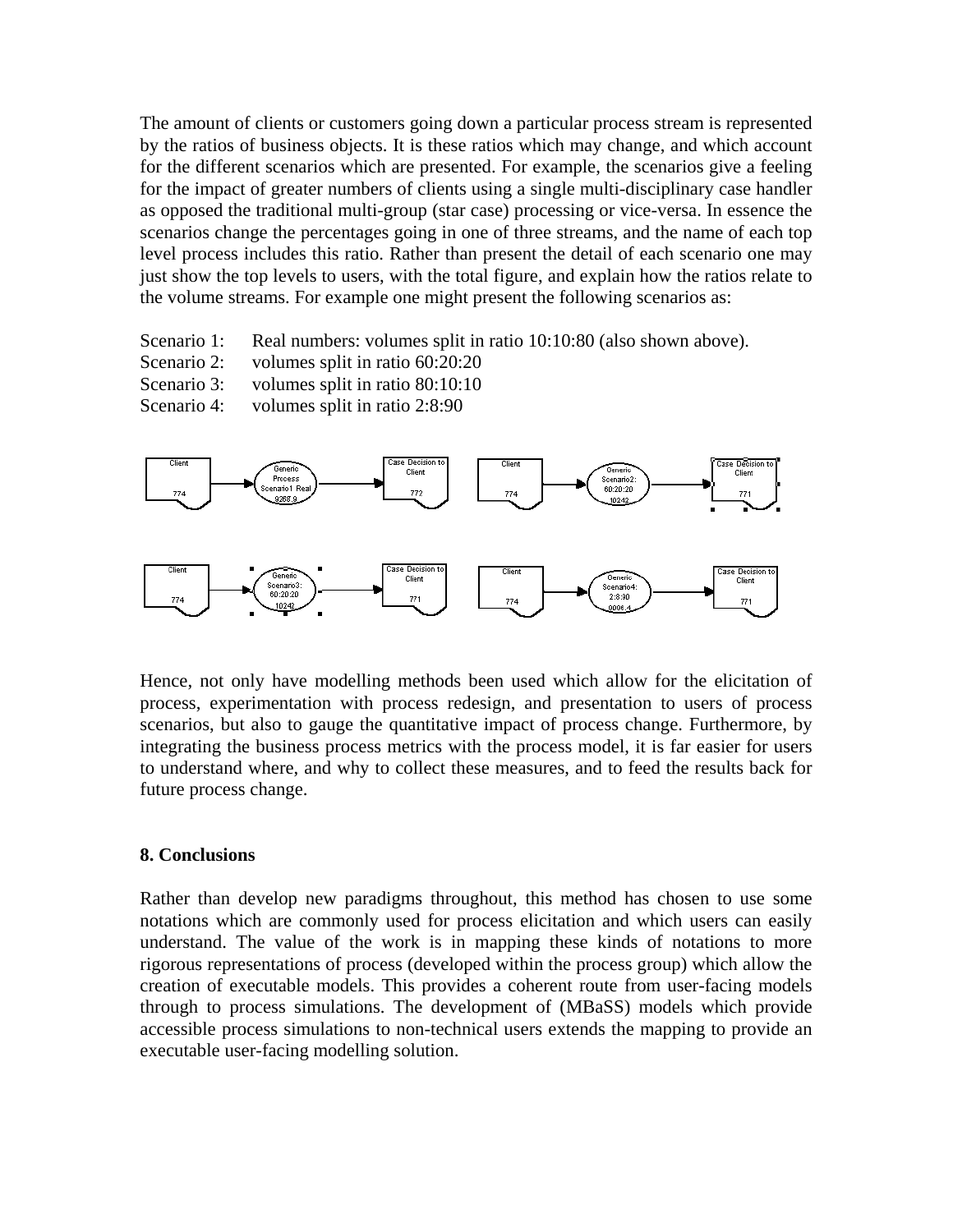In addition, the use of POSD in order to provide a framework for other notations has also been described. This allows complex models to be decomposed into understandable structures. Finally, an example of process redesign has been presented, which again used an appropriate part of the method to present scenarios to business users.

Further work within the Process Group is divided into parallel strands. The group will endeavour to develop better modelling paradigms to run using Enact as a process engine. Different interfaces will be developed both for existing and new modelling paradigms. Finally, as with the work described above these process technologies will be applied to real business processes, in order to assess their efficacy, and to further refine and develop these tools.

# **References**

Abeysinghe, G.A. and Phalp, K.T. Comparing Process Modelling Methods, submitted to Information and Software Technology, currently available at: http://dsse.ecs.soton.ac.uk/~ga/process.html

GISIP: Geographical Information Systems Integration Process: Home page at: http://dsse.ecs.soton.ac.uk/~kp/gisip.html

Henderson, P. The CSP Stepper in Enact - an executable specification, July 1992, available by ftp at: http://dsse.ecs.soton.ac.uk/~ph/cv.html

Henderson, P. Object-Oriented Specification and design with C++, McGraw-Hill, 1993.

Henderson, P. Modelling Process Support in Enact, November 1995, available as a Word document or in postscript at http://dsse.ecs.soton.ac.uk/~ph/cv.html

Henderson, P. Enact User Manual, April, 1995, available as a Word document or in postscript at http://dsse.ecs.soton.ac.uk/~ph/cv.html

Henderson, P, and Pratten, G. POSD - Process Oriented System Design, Jan. 1995, available at http://dsse.ecs.soton.ac.uk/~ph/cv.html

Hoare, C.A.R. Communicating Sequential Processes, Prentice-Hall, 1985.

ICL ProcessWise WorkBench User Guide, PWB/usrguide/S5.4, International Computers Limited, August 1995.

ICL ProcessWise WorkBench User Guide, PWB/Guide/5.3, International Computers Limited, May 1995.